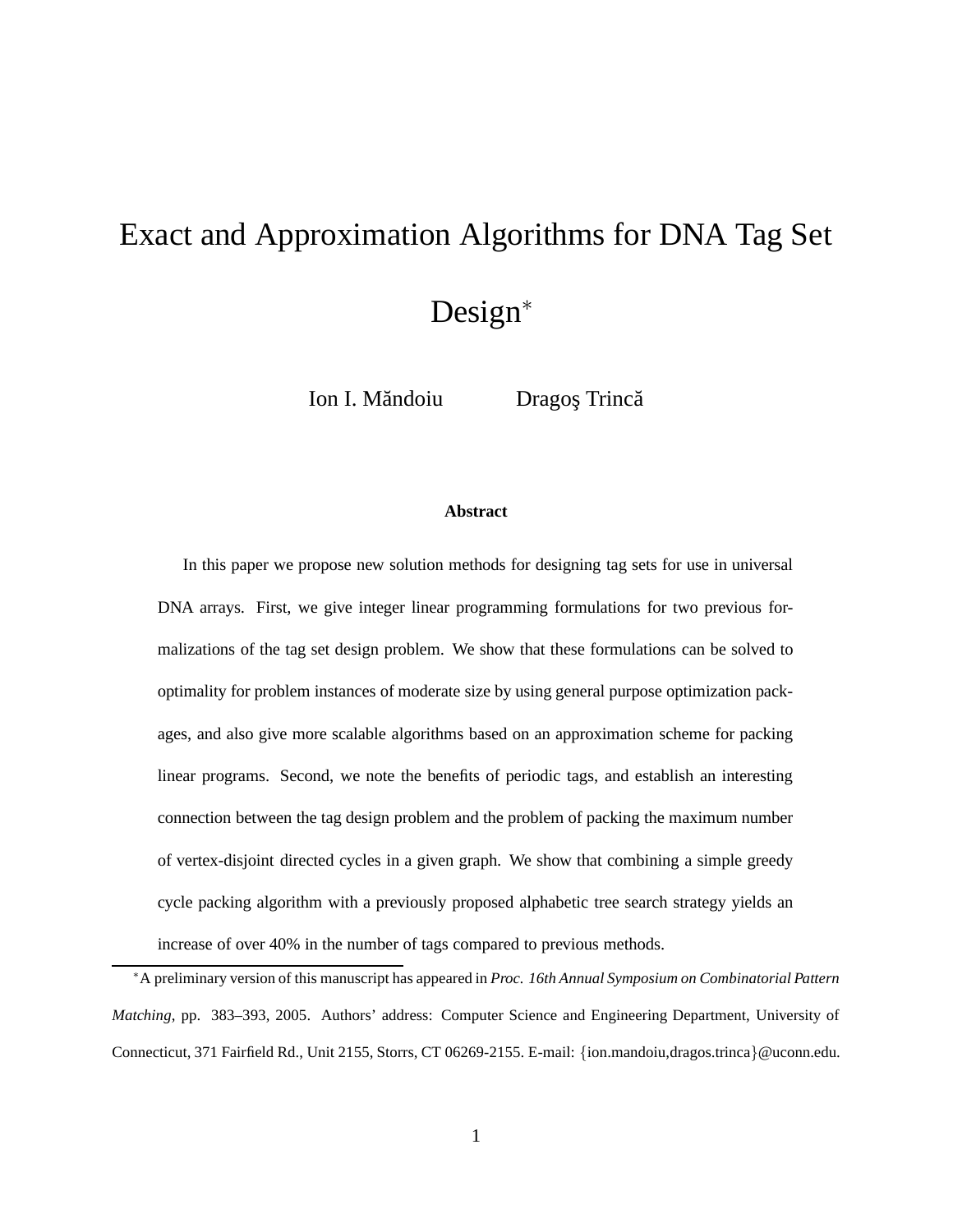**Keywords:** DNA tag arrays, SNP genotyping, cross-hybridization, graph algorithms, cycle packing.

## **1 Introduction**

Recently developed *universal DNA tag arrays* (Brenner, 1997; Morris et al., 2002; Gerry et al., 1999) offer a flexible and cost-effective alternative to custom-designed DNA arrays for performing a wide range of genomic analyses. A universal tag array consists of a set of DNA strings called *tags*, designed such that each tag hybridizes strongly to its own *antitag* (Watson-Crick complement), but to no other antitag. A typical assay based on universal tag arrays performs Single Nucleotide Polymorphism (SNP) genotyping using the following steps (BenDor et al., 2004; Hirschhorn et al., 2000): (1) A set of *reporter oligonucleotide probes* is synthesized by ligating antitags to the 5' end of primers complementing the genomic sequence immediately preceding the SNP. (2) Reporter probes are hybridized in solution with the genomic DNA under study. (3) Hybridization of the primer part (3' end) of a reporter probe is detected by a single-base extension reaction using the polymerase enzyme and dideoxynucleotides fluorescently labeled with 4 different dyes. (4) Reporter probes are separated from the template DNA and hybridized to the universal array. (5) Finally, fluorescence levels are used to determine the identity of the extending dideoxynucleotides (and hence the corresponding SNP genotype) for each primer.

Tag set design involves balancing two conflicting requirements: on one hand we would like a large number of tags to allow assaying a large number of biochemical reactions, on the other hand we would like the tags to maintain hybridization specificity under a wide range of experimental conditions. The antitag-to-tag hybridization specificity constraints have been previously formal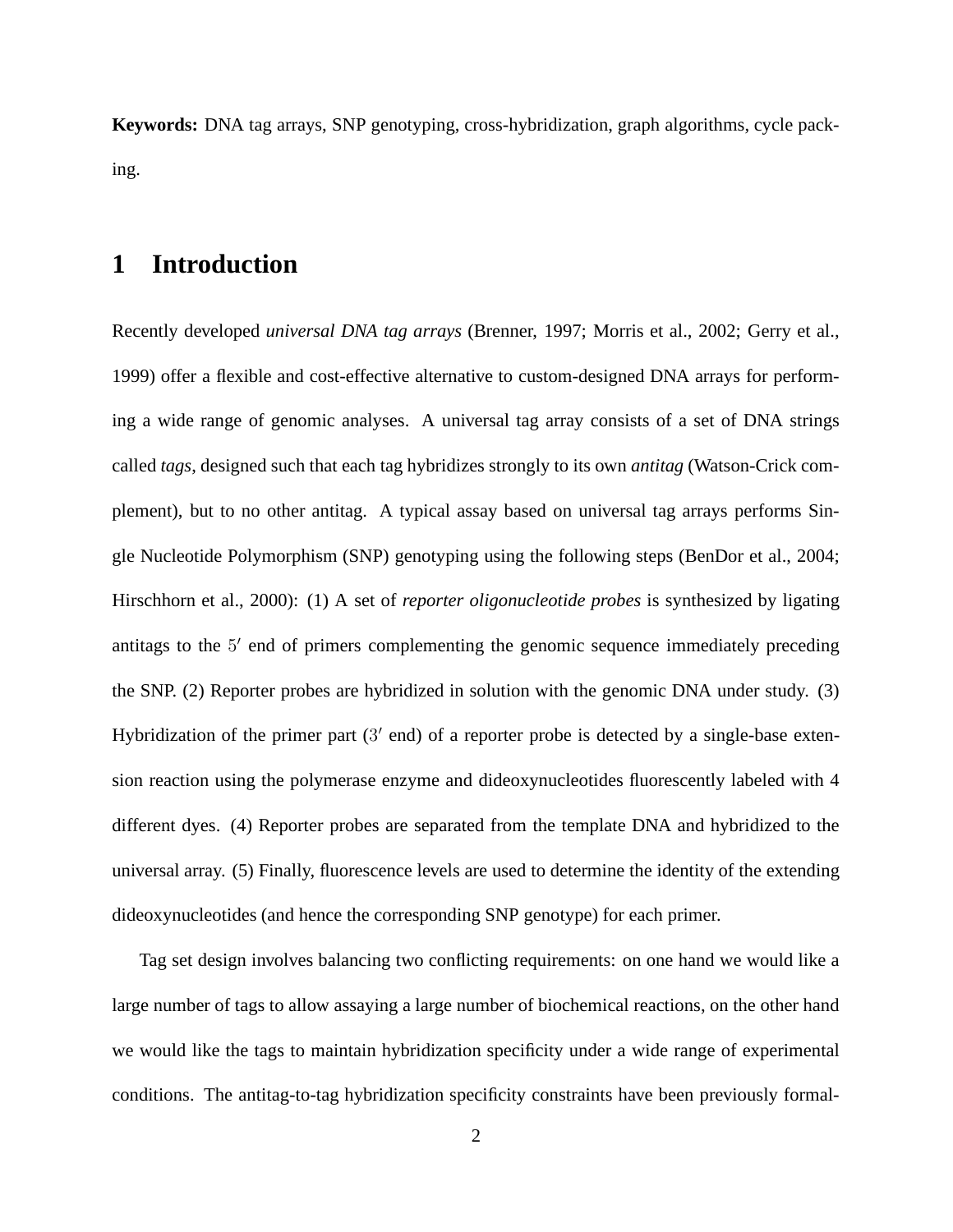ized in (Ben-Dor et al., 2000) using a hybridization model based on the nucleation complex theory and the classical 2-4 rule for melting temperature computation. Ben-Dor et al. have also proposed a near-optimal heuristic for this formalization of the problem. In this paper we give an integer linear programming (ILP) formulation for this problem and its variant in which tags are required to have equal length (Mandoiu et al., 2005) (Section 3), and propose faster heuristics based on an approximation scheme for packing linear programs due to (Garg & Konemann, 1998) (Section 4).

Previous works on tag set design (Ben-Dor et al., 2000; Mandoiu et al., 2005) have required that substrings that can act as nucleation complexes appear at most once within a selected tag. This substring non-repetition constraint simplifies analysis  $-$  e.g., it is the key property enabling the DeBruijn sequence based heuristic in (Ben-Dor et al., 2000)) – but is *not* required for correct tag functionality, which only requires for potential nucleation complexes not to appear simultaneously in two different tags. To our knowledge, no previous work has assessed the impact of this non-repetition constraint on tag set size. In Section 5 we give two algorithms for designing tag sets while allowing nucleation complex repetitions within a tag. The first one is a simple modification of the alphabetic tree search strategy in (Morris et al., 2002; Mandoiu et al., 2005). The second algorithm stems from the observation that periodic tags, particularly those with short period, "consume" the least number of minimal substrings that can form nucleation complexes, and thus should be given priority in tag selection. We then establish an interesting connection between the problem of finding the largest set of compatible periodic tags and the problem of packing the maximum number of vertex-disjoint directed cycles in a given graph. We prove that the latter problem is APX-hard even for regular directed graphs with in-degree and out-degree of 2, and propose a simple greedy cycle packing algorithm. Results in Section 6 show that combining the greedy cycle packing algorithm with the alphabetic tree search strategy yields an increase of over 40% in the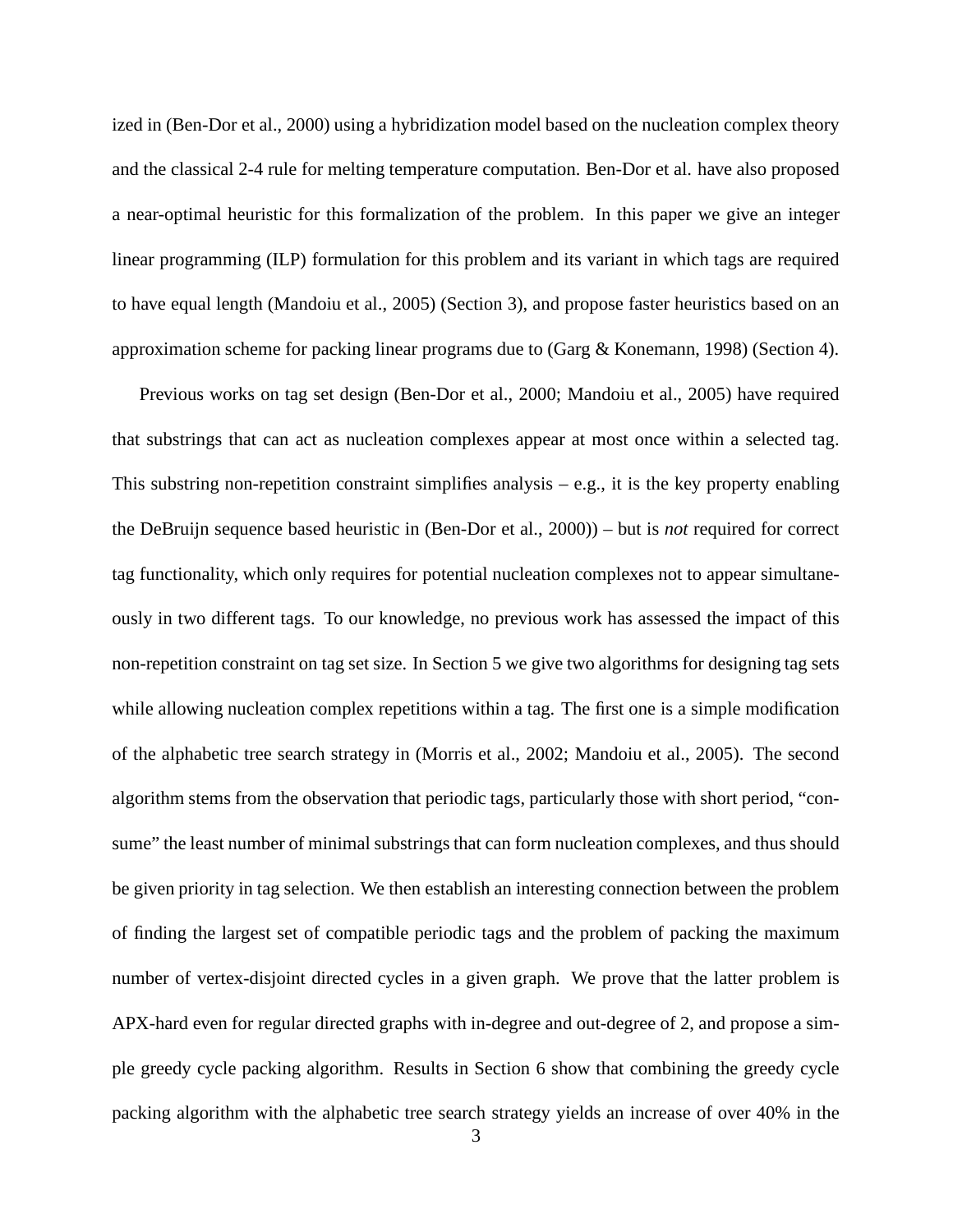number of tags compared to previous methods.

### **2 Problem Formulations and Previous Work**

A main objective of universal array designers is to maximize the number of tags, which directly determines the number of reactions that can be multiplexed using a single array. At the same time, tag sets must satisfy a number of *stability* and *non-interaction* constraints (Brenneman & Condon, 2002). The full set of constraints depends on factors such as the array manufacturing technology and the intended application. In this section we formalize the most important stability and non-interaction constraints using the hybridization model in (Ben-Dor et al., 2000).

**Hybridization model.** Hybridization affinity between two oligonucleotides is commonly characterized using the *melting temperature*, defined as the temperature at which exactly half of the duplexes are in hybridized state. However, accurate melting temperature estimation is computationally expensive, e.g., estimating the melting temperature between two non-complementary oligonucleotides using the near-neighbor model of SantaLucia (SantaLucia, 1998) is an NP-hard problem (Kaderali, 2001). A conservative hybridization model based on the observation that stable hybridization requires the formation of an initial *nucleation complex* between two perfectly complementary substrings of the two oligonucleotides was formalized by (Ben-Dor et al., 2000; BenDor et al., 2004). For nucleation complexes, hybridization affinity is modeled using the classical *2-4 rule* (Wallace et al., 1979), according to which the melting temperature of the duplex formed by an oligonucleotide with its complement is proportional to the sum between the number of *weak* bases (i.e., A and T) and twice the number of *strong* bases (i.e., G and C).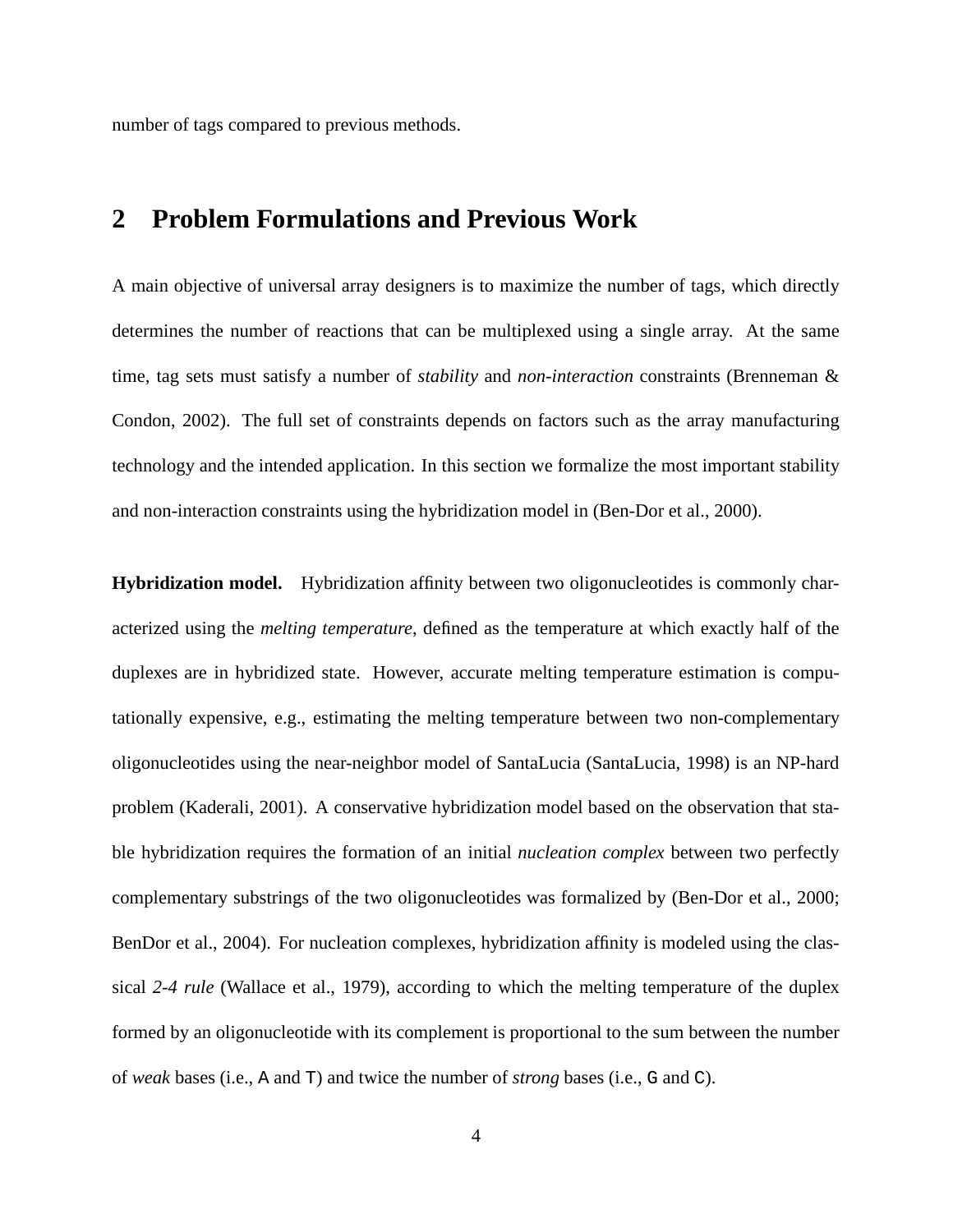Following (Ben-Dor et al., 2000), we define the *weight*  $w(x)$  of a DNA string  $x = a_1 a_2 ... a_k$ by  $w(x) = \sum_{i=1}^{k} w(a_i)$ , where  $w(A) = w(T) = 1$  and  $w(C) = w(G) = 2$ . Throughout the paper we assume the following c*-token hybridization model*: hybridization between two oligonucleotides takes place only if one contains as substring the complement of a substring of weight  $c$  or more of the other, where c is a given constant. The *complement* of a string  $x = a_1 a_2 \dots a_k$  over the DNA alphabet  $\{A, C, T, G\}$  is defined as  $\bar{x} = b_1b_2...b_k$ , where  $b_i$  is the Watson-Crick complement of  $a_{k-i+1}$ .

**Hybridization stability.** Current industry designs require a predetermined tag length l, e.g., Gen-Flex universal tag arrays manufactured by Affymetrix use  $l = 20$  (Affymetrix, Inc., 2001). The model proposed in (Ben-Dor et al., 2000) allows tags of unequal length and instead require a minimum tag weight of  $h$ , for a given constant  $h$ . In this paper we consider both types of stability constraints, and use the parameter  $\alpha \in \{l, h\}$  to denote the specific model used for hybridization stability.

**Pairwise non-interaction constraints.** A basic constraint in this category is that every antitag must not hybridize to non-complementary tags (Ben-Dor et al., 2000). For a DNA string x and a set of tags T, let  $N_{\mathcal{T}}(x)$  denote the number of tags in T that contain x as a substring. Using the c-token hybridization model, this antitag-to-tag hybridization constraint is formalized as follows:

(C) For every feasible tag set T,  $N_{\mathcal{T}}(x) \leq 1$  for every DNA string x of weight c or more.

In many assays based on universal tag arrays it is also required to prevent antitag-to-antitag hybridization, since the formation of antitag-to-antitag duplexes or antitag hair-pin structures prevents reporter probes from performing their function in the solution-based hybridization steps (Brenne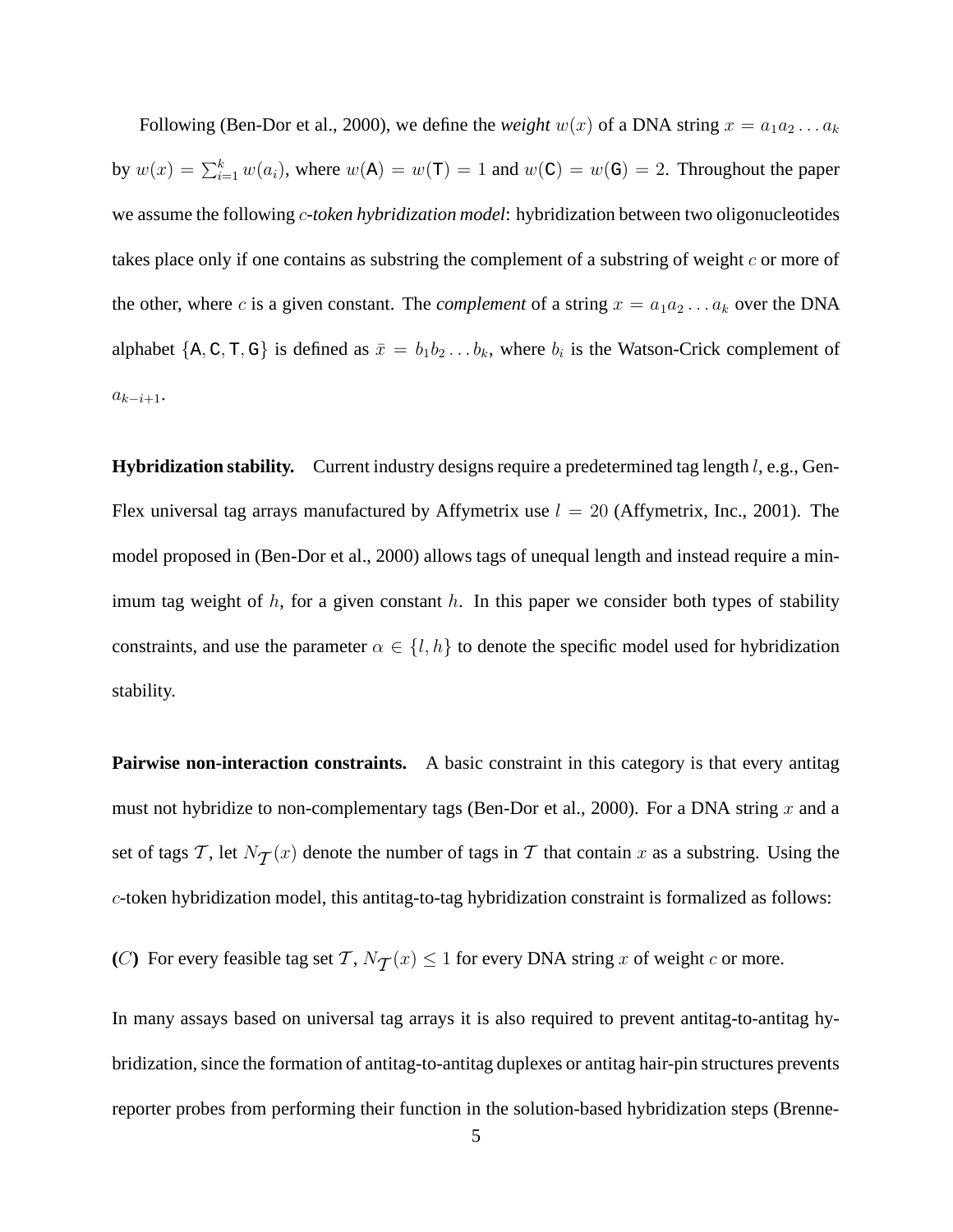man & Condon, 2002; Mandoiu et al., 2005). The combined constraints on antitag hybridization are formalized as follows

( $\overline{C}$ ) For every feasible tag set T,  $N_{\mathcal{T}}(x) + N_{\mathcal{T}}(\overline{x}) \le 1$  for every DNA string x of weight c or more.

In the following we use the parameter  $\beta \in \{C, \overline{C}\}\$  to specify the type of pairwise non-interaction constraints.

**Substring occurrences within a tag.** Previous works on DNA tag set design (Ben-Dor et al., 2000; Mandoiu et al., 2005) have imposed the following c*-token uniqueness constraint* in addition to constraints (C) and  $(\bar{C})$ : a DNA string of weight c or more can appear as a substring of a feasible tag at most once. This uniqueness constraint simplifies analysis – e.g., it is the key property enabling the DeBruijn sequence based heuristics in (Ben-Dor et al., 2000)) – but is *not* required for ensuring correct assay functionality. In the following we will use the parameter  $\gamma \in \{1, multiple\}$ to specify whether or not the c-token uniqueness constraint is enforced.

**Problem formulation.** For every  $\alpha \in \{l, h\}$ ,  $\beta \in \{C, \overline{C}\}$ , and  $\gamma \in \{1, multiple\}$ , the *maximum tag set design problem with constraints*  $\alpha$ ,  $\beta$ ,  $\gamma$ , denoted MTSDP( $\alpha$ | $\beta$ | $\gamma$ ), is the following: given constants c and l/h, find a tag set of maximum cardinality satisfying constraints  $\alpha$ ,  $\beta$ , and  $\gamma$ .

**Previous work on tag set design.** The c-token model for oligonucleotide hybridization and the MTSDP( $h|C|1$ ) problem are formalized in (Ben-Dor et al., 2000). Ben-Dor et al. also establish a constructive upper bound on the optimal number of tags for this formulation, and give a nearly optimal tag selection algorithm based on DeBruijn sequences. Similar upper bounds are established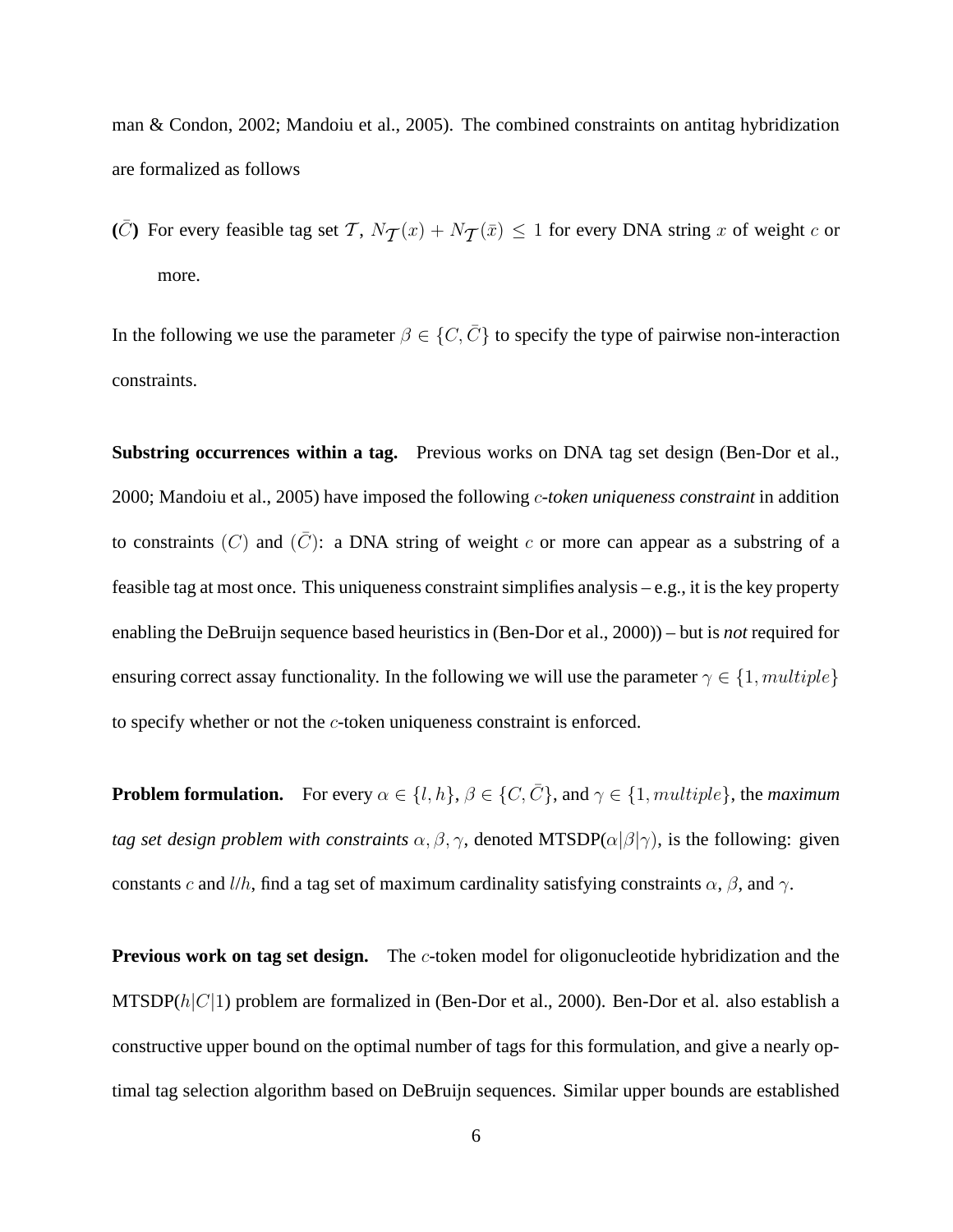for the MTSDP(l|C|1) and MTSDP( $|\bar{C}|1$ ) problems in (Mandoiu et al., 2005), which also extends a simple alphabetic tree search strategy originally proposed in (Morris et al., 2002) to handle all MTSDP(∗|∗|1) problem formulations. Tag selection with both tag-to-antitag and antitag-to-antitag non-interaction constraints is also considered in (Kaderali et al., 2003) using the near-neighbor hybridization model. The algorithm proposed in (Kaderali et al., 2003) generates random tags and checks compatibility with previously selected tags until enough tags are selected. This simple approach works well for applications where the number of required tags is relatively small such as SNP genotyping by multiplex single-base extension and flow cytometry using microsphere arrays, but does not provide any guarantees on the number of generated tags.

For a comprehensive survey of hybridization models, results on associated formulations for the tag set design problem, and further motivating applications in the area of DNA computing, we direct the reader to (Brenneman & Condon, 2002). Algorithms for the related tag assignment problem – in which the goal is to assign an antitag to each primer such that no unwanted (e.g., primer-to-tag) hybridization takes place – can be found in (BenDor et al., 2004; Kaderali et al., 2003; Mandoiu et al., 2005).

# **3 Integer Linear Programming Formulations for**  $MTSDP(*)C|1)$

Before stating our integer linear program formulations, we introduce some additional notations.

Following (Ben-Dor et al., 2000), a DNA string x of weight c or more is called a c-token if all its proper suffixes have weight strictly less than  $c$ . Clearly, it suffices to enforce constraints  $(C)$  or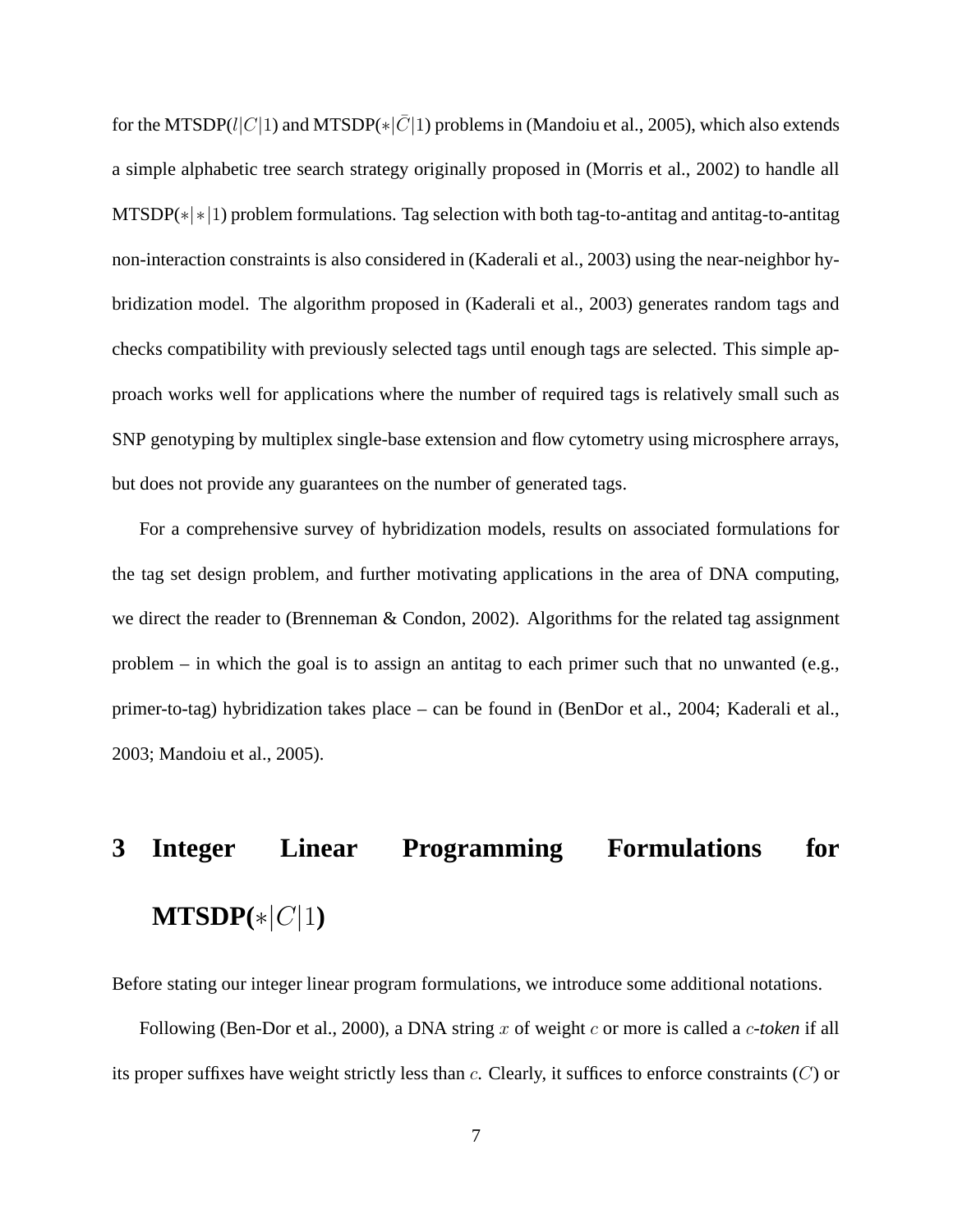$(\bar{C})$  for all c-tokens x. Let N denote the number of c-tokens, and  $C = \{c_1, \ldots, c_N\}$  denote the set of all c-tokens. The results in (Ben-Dor et al., 2000) imply that  $N = \Theta((1 + \sqrt{3})^c)$ . Note that the weight of a c-token can be either c or  $c + 1$ , the latter case being possible only if the c-token starts with a strong base (G or C). We let  $C_0 \subseteq C$  denote the set of c-tokens of weight  $c + 1$  that end with a weak base, i.e., c-tokens of the form  $S \lt c - 2 > w$ , where W(S) denotes a weak (strong) base, and  $\langle c - 2 \rangle$  denotes an arbitrary string of weight  $c - 2$ . We also let  $C_2 \subseteq C$  denote the set of c-tokens of weight c that end with a strong base, i.e., c-tokens of the form  $\langle c - 2 \rangle$ S.

Clearly, there is at most one  $c$ -token ending at every letter of a tag. It is easy to see that each c-token  $x \in \mathcal{C}_0$  contains a proper prefix which is itself a c-token, and therefore x cannot be the first  $c$ -token of a tag, i.e., cannot be the  $c$ -token with the leftmost ending. All other  $c$ -tokens can appear as first c-tokens. When a c-token in  $C \setminus (C_0 \cup C_2)$  is the first in a tag, then it must be a prefix of the tag. On the other hand, tokens in  $C_2$  can be first both in tags that they prefix and in tags in which they are preceded by a weak base not covered by any c-token.

The ILP formulation for MTSDP( $l|C|1$ ) uses an auxiliary directed graph  $G = (V, E)$  with  $V = \{s, t\} \cup \bigcup_{1 \leq i \leq N} V_i$ , where  $V_i = \{v_i^k \mid |c_i| \leq k \leq l\}$ . G has a directed arc from  $v_i^k$  to  $v_j^{k+1}$  for every triple  $i, j, k$  with  $|c_i| \leq k \leq l-1$  for which  $c_j$  can be obtained from  $c_i$  by appending a single nucleotide and removing the maximal prefix that still leaves a valid  $c$ -token. Finally,  $G$  has an arc from s to every  $v \in V_{first}$ , where  $V_{first} = \{v_i^{|c_i|}$  $|c_i|$  |  $c_i \in \mathcal{C} \setminus \mathcal{C}_0$  }  $\cup \{v_i^{|c_i|+1}$  $\left| \begin{array}{c} |c_i|^{+1} \\ i \end{array} \right|$   $c_i \in C_2$ , and an arc from  $v_i^l$  to t for every  $1 \le i \le N$ . Notice that G has  $O(lN)$  vertices. Furthermore, since s has outdegree less than 2N and every other vertex has outdegree at most 4, it follows that G has  $O(lN)$  arcs.

We claim that, for  $c \leq l$ , MTSDP( $l|C|1$ ) can be reformulated as the problem of finding the maximum number of s-t paths in G that collectively visit at most one vertex  $v_i^k$  for every i. Indeed, let P be an s-t path and  $v_i^k$  be the vertex following s in P. If  $k = |c_i|$ , we associate to P the tag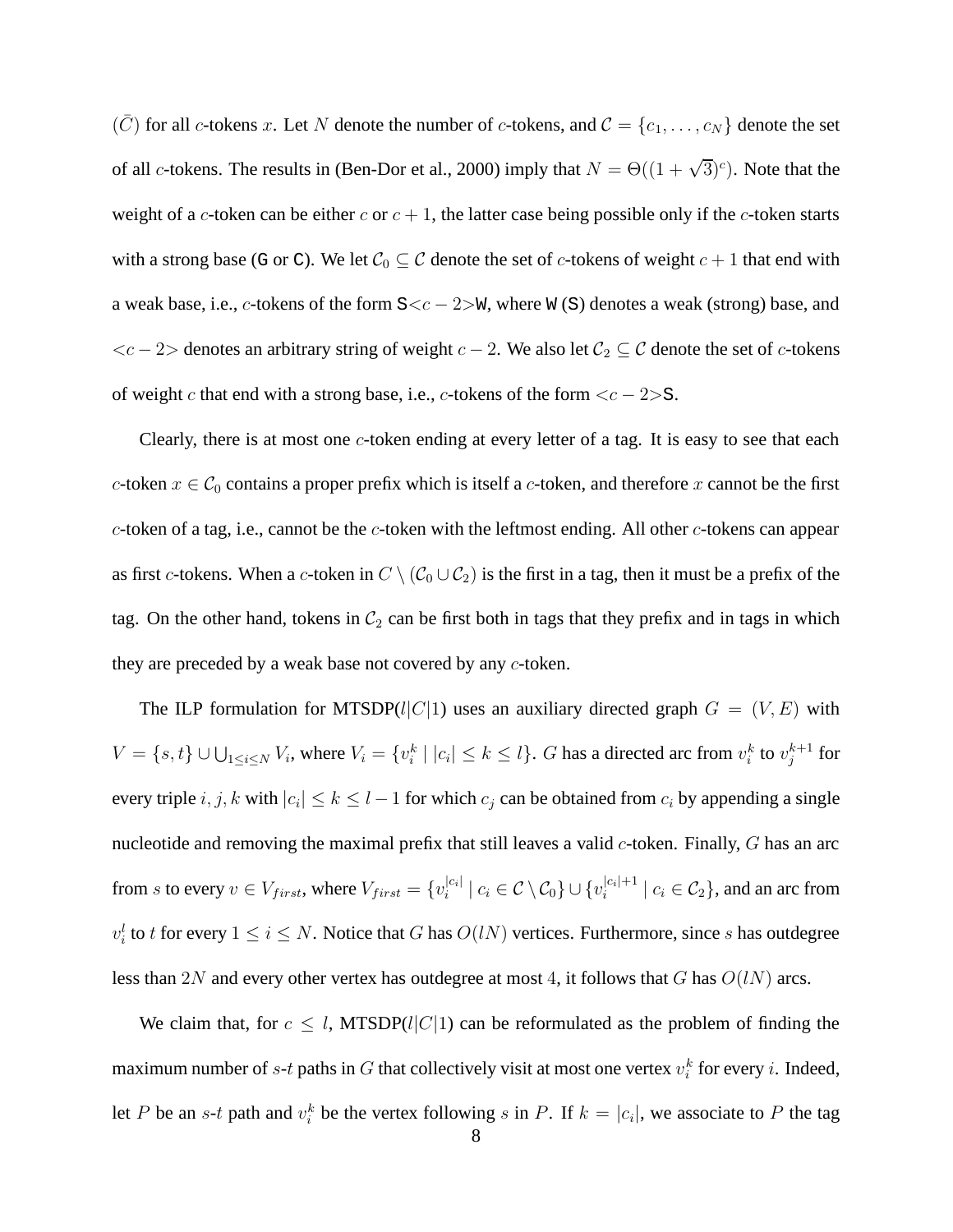obtained by concatenating  $c_i$  with the last letters of the c-tokens corresponding to the subsequently visited vertices, until reaching t. Otherwise, we must have  $c_i \in C_2$  and  $k = |c_i| + 1$ . In this case we associate to P the two tags obtained by concatenating either A or T with  $c_i$  and with the last letters of subsequently visited  $c$ -tokens. The claim follows by observing that at most one of the tags associated with each path can be used in a feasible solution.

Our ILP formulation can be viewed as a generalized version of the maximum integer flow problem in which unit capacity constraints are imposed on *sets of vertices* of G instead of individual vertices. The formulation uses 0/1 variables  $x_v$  and  $y_e$  for every vertex  $v \in V \setminus \{s,t\}$ , respectively arc  $e \in E$ . These variables are set to 1 if the corresponding vertex or arc is visited by an s-t path corresponding to a selected tag. Let  $in(v)$  and  $out(v)$  denote the set of arcs entering, respectively leaving vertex  $v$ . The integer program can then be written as follows:

$$
\text{maximize} \quad \sum_{v \in V_{first}} x_v \tag{1}
$$

subject to

$$
x_v = \sum_{e \in in(v)} y_e = \sum_{e \in out(v)} y_e, \quad v \in V \setminus \{s, t\}
$$
 (2)

$$
\sum_{v \in V_i} x_v \le 1, \qquad \qquad 1 \le i \le N \tag{3}
$$

$$
x_v, y_e \in \{0, 1\}, \qquad v \in V \setminus \{s, t\}, e \in E \tag{4}
$$

Constraints (2) ensure that variables  $y_e$  set to 1 correspond to a set of s-t paths, and that a variable  $x_v$  is set to 1 if and only if one of these paths passes through v. Antitag-to-tag hybridization constraints  $(C)$  and c-token uniqueness are enforced by (3). Finally, the objective (1) corresponds to maximizing the number of selected s-t paths, since every arc out of s goes to a vertex of  $V_{first}$ .

For a token  $c_i = c_i a \in C_0$ , where  $a \in \{A, T\}$ , let  $\hat{c}_i = c_i \bar{a}$ . Since both  $c_i$  and  $\hat{c}_i$  contain token  $c_i$  as a prefix, it follows that at most one of them can appear in T. Therefore, the following valid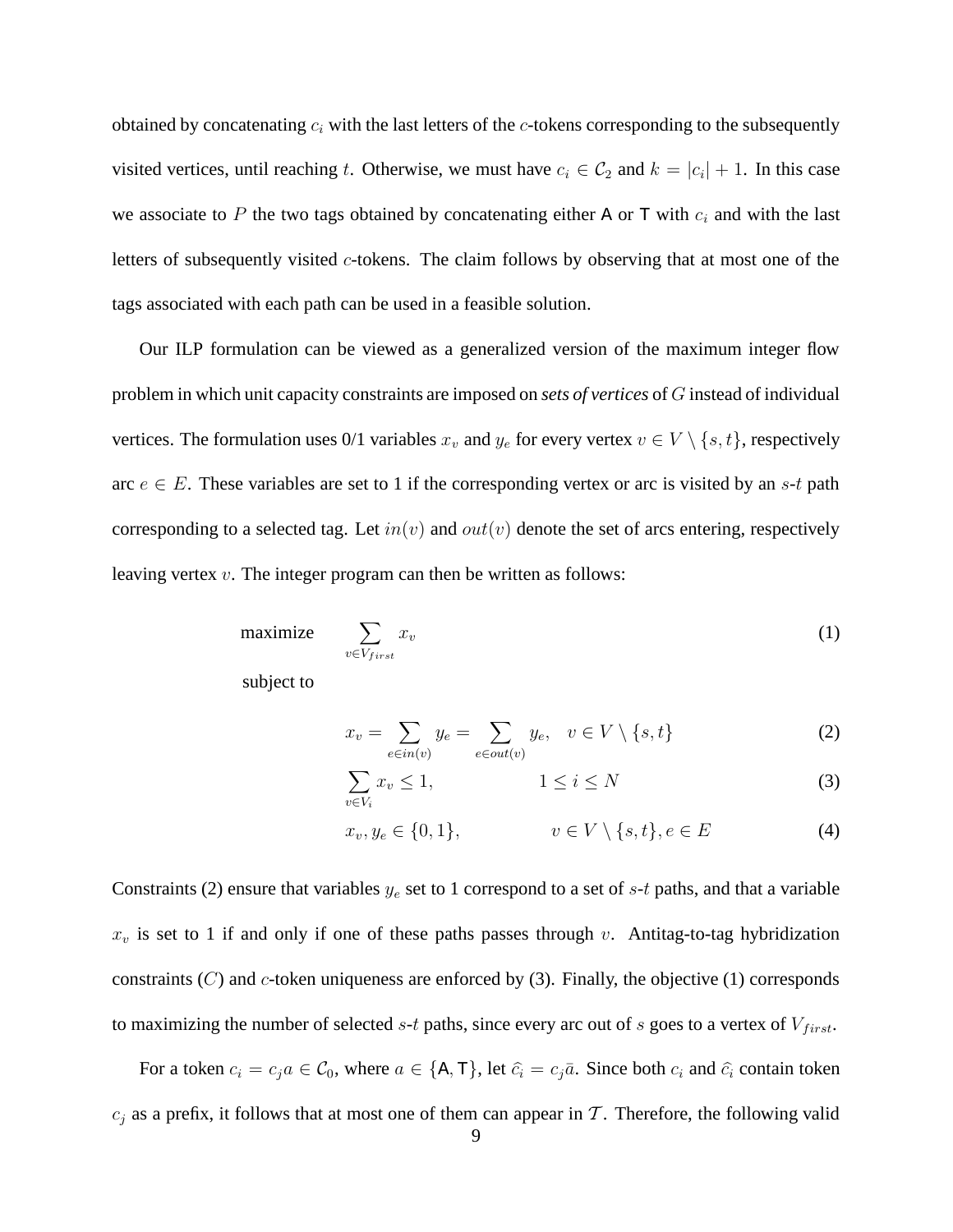inequality can be added to the ILP formulation (1)–(4) to improve its integrality gap (i.e., the gap between the value of the optimum integer solution and that of the optimal fractional relaxation):

$$
\sum_{v \in V_i \cup V_j} x_v \le 1, \qquad c_i \in \mathcal{C}_0, \ c_j = \widehat{c}_i, \ i < j \tag{5}
$$

The formulation of MTSDP( $h|C|1$ ) has exactly the same objective and constraints for a slightly modified graph G. Let us define the *tail weight* of a c-token  $c_i$ , denoted  $tail(c_i)$ , as the weight of the last letter of  $c_i$ . Also, let  $h_i = h$  if  $c_i$  has a tail weight of 1 and  $h_i = h + 1$  if  $c_i$  has a tail weight of 2. We will require that every tag ending with token  $c_i$  has total weight of at most  $h_i$  – it is easy to see that this constraint is not affecting the size of the optimum tag set. The modified graph G has vertex set  $V = \{s, t\} \cup \bigcup_{1 \le i \le N} V_i$ , where  $V_i = \{v_i^k \mid w(c_i) \le k \le h_i\}$ . G contains a directed arc from  $v_i^k$  to  $v_j^{k+tail(i)}$  $j_j^{k + \text{tail}(i)}$  for every triple  $i, j, k$  with  $|c_i| \leq k \leq h_i - \text{tail}(c_i)$  for which  $c_i$  can be obtained from  $c_i$  by appending a single nucleotide and removing the maximal prefix that still leaves a valid c-token. Finally, G contains arcs from s to every  $v \in V_{first}$ , where  $V_{first}$  is now equal to  $\{v_i^{w(c_i)}\}$  $\mathcal{C}_i^{w(c_i)} \mid c_i \in \mathcal{C} \setminus \mathcal{C}_0 \} \cup \{v_i^{w(c_i)+1}\}$  $\{w(c_i)+1 \mid c_i \in C_2\}$ , plus arcs from every  $v_i^k$  to t for every  $1 \leq i \leq N$  and  $h_i - tail(c_i) < k \leq h_i$ .

# **<sup>4</sup> Approximation Algorithms for MTSDP(**∗|C|1**)**

The ILP formulation for MTSDP( $l|C|1$ ) (MTSDP( $h|C|1$ )) has  $O(lN)$  (respectively  $O(hN)$ ) variables and constraints, where  $N = \Theta((1 + \sqrt{3})^c)$  is the number of c-tokens. For small values of c these formulations can be solved to optimality by general purpose optimization packages. However, as shown in Section 6, even state-of-the-art solvers such as CPLEX require a prohibitive amount of time for values of  $c$  greater than 8. In this section we describe a faster algorithm for computing near-optimal tag sets.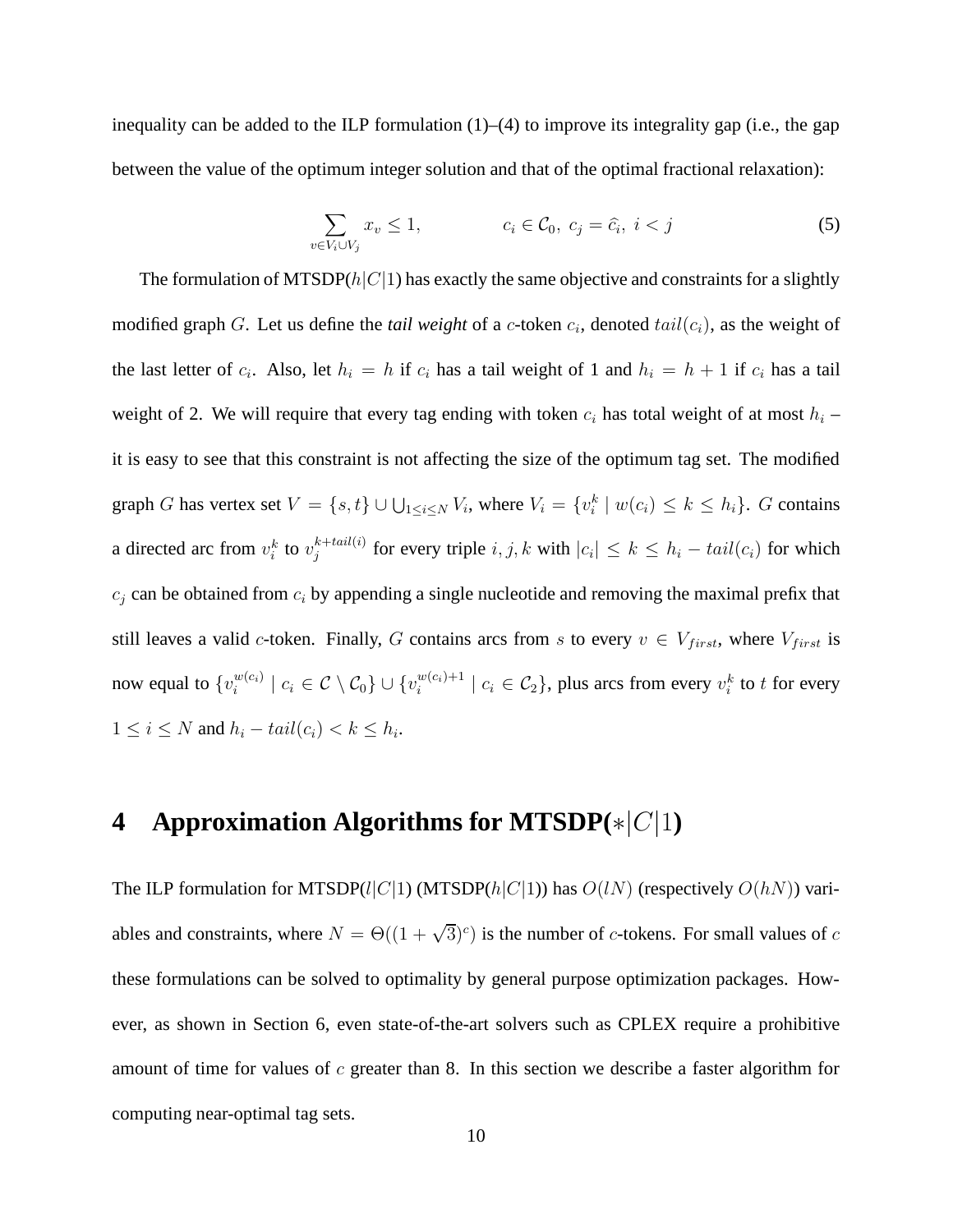The algorithm is based on an equivalent ILP formulation of MTSDP( $\ast |C|1$ ) using "path" instead of "arc" variables. Let  $\mathcal P$  be the set of all s-t paths in the auxiliary graph G defined as in the previous section. Using a 0/1 variable  $x_p$  for every path  $p \in \mathcal{P}$ , MTSDP(\*|C|1) can be formulated as follows:

$$
\text{maximize} \quad \sum_{p \in \mathcal{P}} x_p \tag{6}
$$

subject to

$$
\sum_{p \in \mathcal{P}} |p \cap V_i| x_p \le 1, \qquad 1 \le i \le N \tag{7}
$$

$$
x_p \in \{0, 1\}, \qquad p \in \mathcal{P} \tag{8}
$$

The fractional relaxation of ILP (6)-(8) is obtained by replacing integrality constraints (8) with

$$
x_p \ge 0, \qquad p \in \mathcal{P} \tag{9}
$$

The optimum solution of the fractional relaxation can be efficiently approximated within any desired accuracy using the algorithm in Figure 1, which is a specialization of the approximation algorithm for packing linear programs in (Garg & Konemann, 1998). Briefly, the algorithm starts by assigning a small weight  $y_i = \delta$  to every set  $V_i$ . Then, the algorithm repeatedly computes minimum-weight s-t paths in  $G$ , where the weight of a node is given by the weight  $y_i$  of the corresponding set  $V_i$ . For every minimum-weight path p, the  $y_i$ 's corresponding to visited sets  $V_i$ are multiplied by a factor of  $(1 + \varepsilon \frac{|p \cap V_i|}{\max |p|})$  $\frac{|p| |V_i|}{\max_i |p| |V_i|}$ ). Finally, the algorithm stops when the weight of every s-t path is greater than or equal to 1.

Since the auxiliary graph  $G = (V, E)$  is directed and acyclic, the minimum weight path can be computed in  $O(|V| + |E|)$  time. Therefore, using the fact that G has  $O(lN)$  vertices and arcs for MTSDP(l|C|1), and  $O(hN)$  vertices and arcs for MTSDP(h|C|1), Theorem 3.1 of (Garg & Konemann, 1998) gives: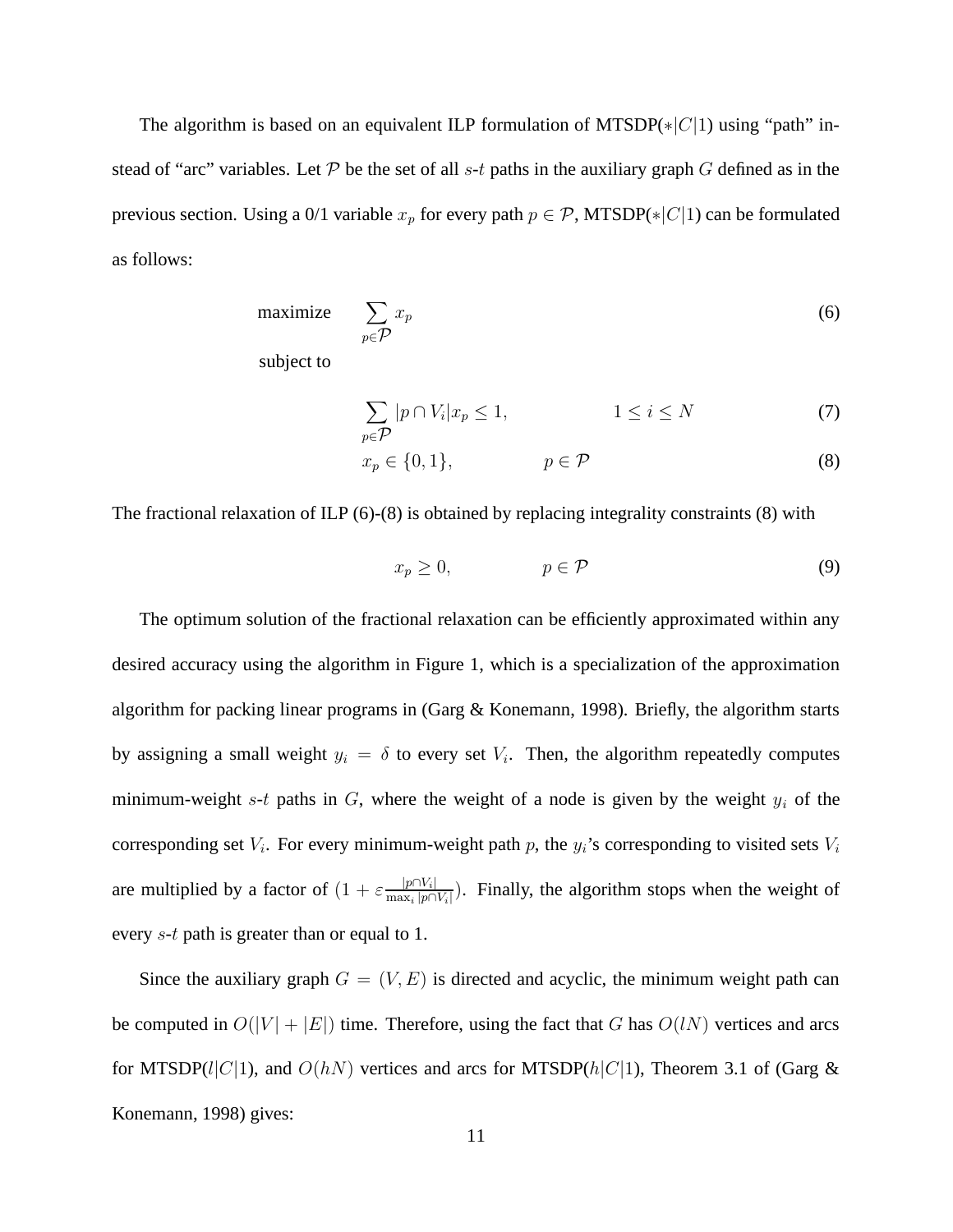**Theorem 1** *The algorithm in Figure 1 computes a*  $(1 - \varepsilon)^2$ -approximation to the fractional re*laxation in*  $O(lN^2)$   $\frac{1}{\varepsilon}$  $\frac{1}{\varepsilon} \log_{1+\varepsilon} N$  *() time for MTSDP(l|C|1), and in*  $O(hN^2)$  $\frac{1}{\varepsilon} \log_{1+\varepsilon} N$ ) *time for*  $MTSDP(h|C|1)$ .

The fractional solution computed by the Garg and Könemann algorithm is then used to construct a feasible set of tags using a simple method that has been shown in (Dragan et al., 2002) to work better in practice than classical randomized rounding (Raghavan & Thomson, 1987), particularly when starting from poor approximate solutions such as those obtained by running the algorithm in Figure 1 with a large value of  $\varepsilon$ . We simply save the list of s-t paths selected as minimum-weight paths by the Garg and Könemann algorithm (excluding minimum-weight paths that visit some set  $V_i$  more than once, since such paths do not correspond to valid tags) and then, traversing the list in reverse order, we sequentially pick tags that correspond to paths visiting only sets  $V_i$  not yet appearing in the already picked tags. Finally, we mark all  $c$ -tokens of picked tags as unavailable, and augment the set  $T$  of picked tags with the additional tags found by running the alphabetic tree search algorithm in (Mandoiu et al., 2005).

Note that by running the alphabetic tree search algorithm at the end, we guarantee that the set T of selected tags is *maximal*, i.e., there is no tag t such that  $T \cup \{t\}$  remains feasible. Hence, every tag of an optimal solution must share at least one  $c$ -token with tags in  $\mathcal T$ . Since every tag of T has at most  $l-c/2+1$  c-tokens, it follows that the size of T is within a factor of  $l-c/2+1$  of the size of an optimum MTSDP( $l|C|1$ ) solution. Similarly, the approximation factor of the algorithm when applied to MTSDP( $h|C|1$ ) is no more than  $h - c/2 + 2$ .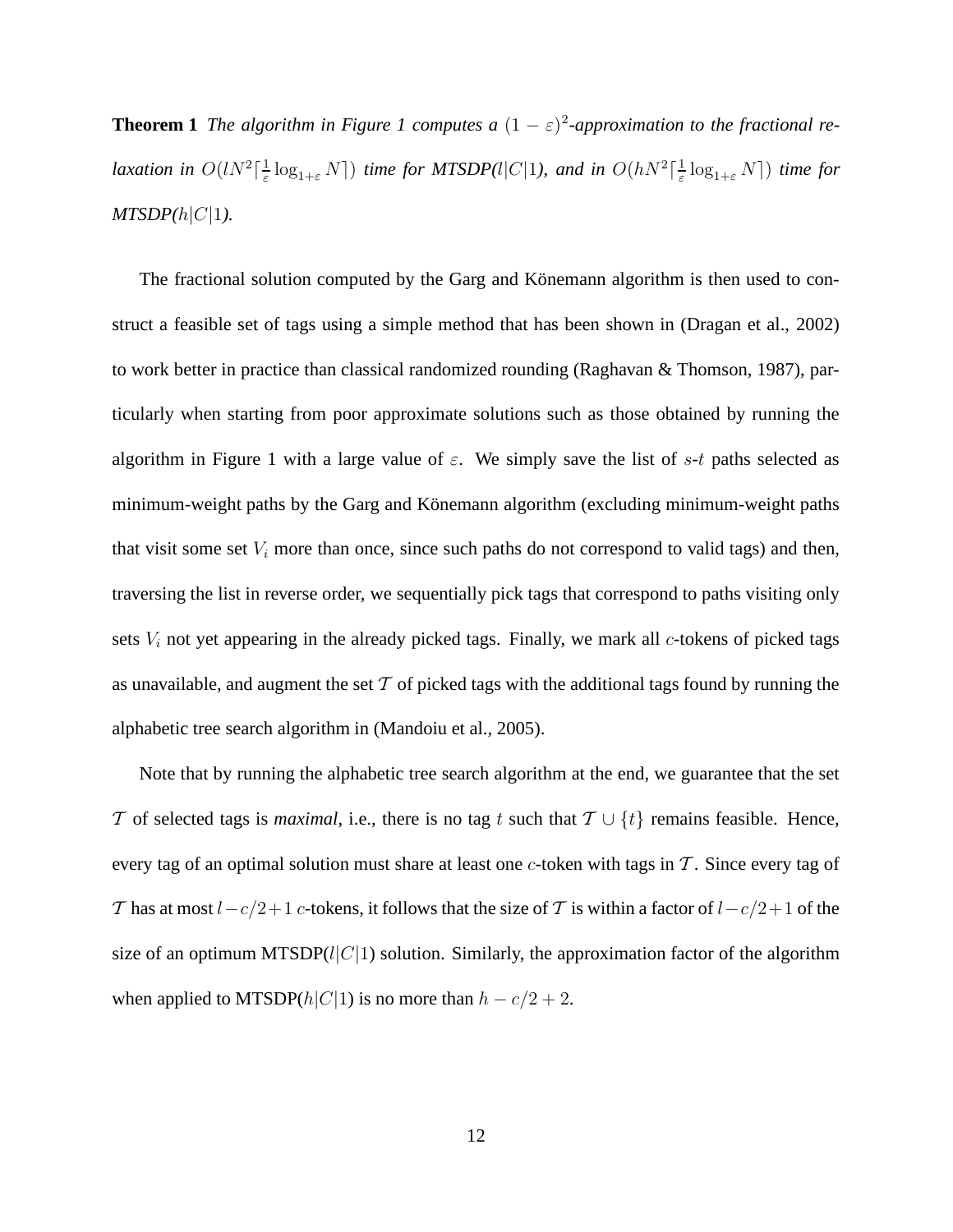# **5 Algorithms for MTSDP(**∗| ∗ |multiple**)**

In the following we describe two algorithms for MTSDP( $l|C|multiple$ ); both algorithms can be easily adjusted to handle the other MTSDP( $*|*|multiple$ ) variants. The first algorithm (see Figure 2 for a detailed pseudocode) is similar to the alphabetic tree search algorithms proposed for MTSDP( $l|C|1$ ) in (Mandoiu et al., 2005). The algorithm performs an alphabetical traversal of a 4-ary tree representing all  $4<sup>l</sup>$  possible tags, skipping over subtrees rooted at internal vertices that correspond to tag prefixes including unavailable c-tokens. The difference from the MTSDP( $l|C|1$ ) algorithm in (Mandoiu et al., 2005) lies in the strategy used to mark c-tokens as unavailable. While the algorithm in (Mandoiu et al., 2005) marks a c-token  $C$  as unavailable as soon as it incorporates it in the current tag prefix (changing  $C$ 's status back to "available" when forced to backtrack past C's tail), the algorithm in Figure 2 marks a c-token as unavailable only when a complete tag is found.

We call a tag t *periodic* if t is the length l prefix of an infinite string  $x^{\infty}$ , where x is a DNA string with  $|x| < |t|$ . (Note that a periodic tag t is not necessarily the concatenation of an integer number of copies of its period  $x$ , as in the standard definition of string periodicity (Lothaire, 1983).)

The following lemma shows that tag set design algorithms can restrict the search to two simple classes of tags.

**Lemma** 1 *For every c* and *l,* there exists an optimal tag set  $T$  in which every tag has the uniqueness property or is periodic. (Note that the two classes of tags are not disjoint, since there are periodic *tags satisfying the uniqueness property.)*

**Proof.** Let  $T$  be an optimal tag set. Assume that  $T$  contains a tag t that does not have the uniqueness property, and let  $c_{i_1}, \ldots, c_{i_k}$  be the sequence of *c*-tokens occurring in t, in left to right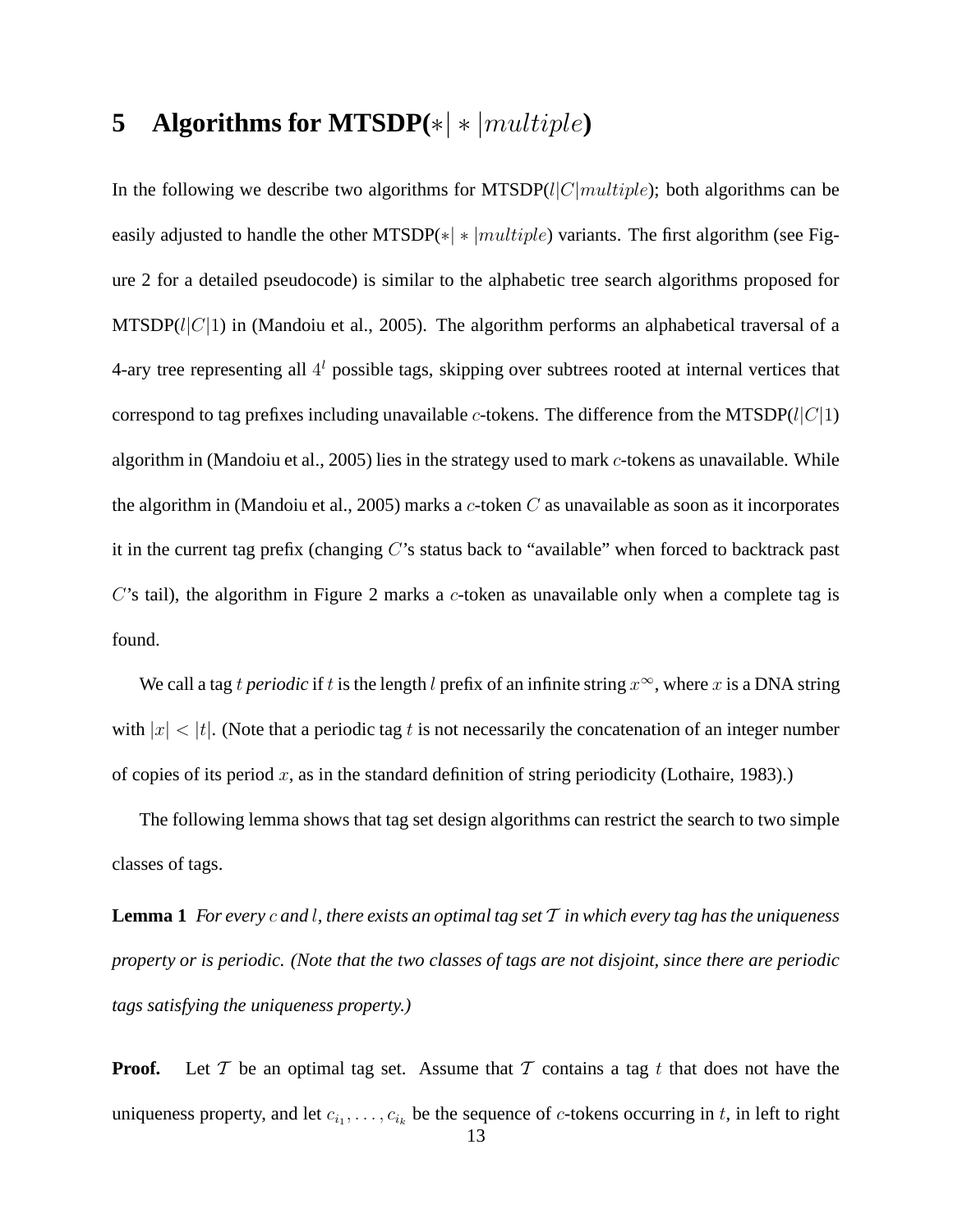order. Since t does not have the uniqueness property, there exist indices  $1 \leq j \leq i_k$  such that  $c_{i_j} = c_{i_{j'}}$ . Let t' be the periodic tag formed by taking the first l letters of the infinite string with c-token sequence  $(c_{i_j}, \ldots, c_{i_{j'-1}})^\infty$ . Since c-tokens  $c_{i_j}, \ldots, c_{i_{j'-1}}$  do not appear in the tags of  $\mathcal{T} \setminus \{t\}$ , it follows that  $(\mathcal{T} \setminus \{t\}) \cup \{t'\}$  is also optimal. Repeated application of this operation yields the lemma.  $\Box$ 

Note that a periodic tag whose shortest period has length  $p$  contains as substrings exactly  $p$ c-tokens, while tags with the uniqueness property contain between  $l - c + 1$  and  $l - c/2 + 1$  ctokens. Therefore, of the two classes of tags in Lemma 1, periodic tags (particularly those with short periods) make better use of the limited number of available *c*-tokens.

Each periodic tag corresponds to a directed cycle in the graph  $H_c$  which has  $\mathcal C$  as its vertex set, and in which a token  $c_i$  is connected by an arc to token  $c_j$  iff  $c_i$  and  $c_j$  can appear consecutively in a tag, i.e., iff  $c_j$  is obtained from  $c_i$  by appending a single nucleotide and removing the maximal prefix that still leaves a valid  $c$ -token. Clearly, a vertex-disjoint packing of  $n$  cycles in  $H_c$  yields a feasible solution for MTSDP( $l|C|multiple$ ) consisting of n tags, since we can extract at least one tag of length l from each cycle, and tags extracted from different cycles do not have common c-tokens. This motivates the following:

MAXIMUM VERTEX-DISJOINT DIRECTED CYCLE PACKING Problem: Given a directed graph G, find a maximum number of vertex-disjoint directed cycles in G.

The next theorem shows that MAXIMUM VERTEX-DISJOINT DIRECTED CYCLE PACKING in arbitrary graphs is unlikely to admit a polynomial approximation scheme. A stronger inapproximability results was recently established for arbitrary graphs by (Salavatipour  $&$  Verstraëte, 2005), who proved that there is no  $O(log^{1-\epsilon} n)$ -approximation for MAXIMUM VERTEX-DISJOINT DI-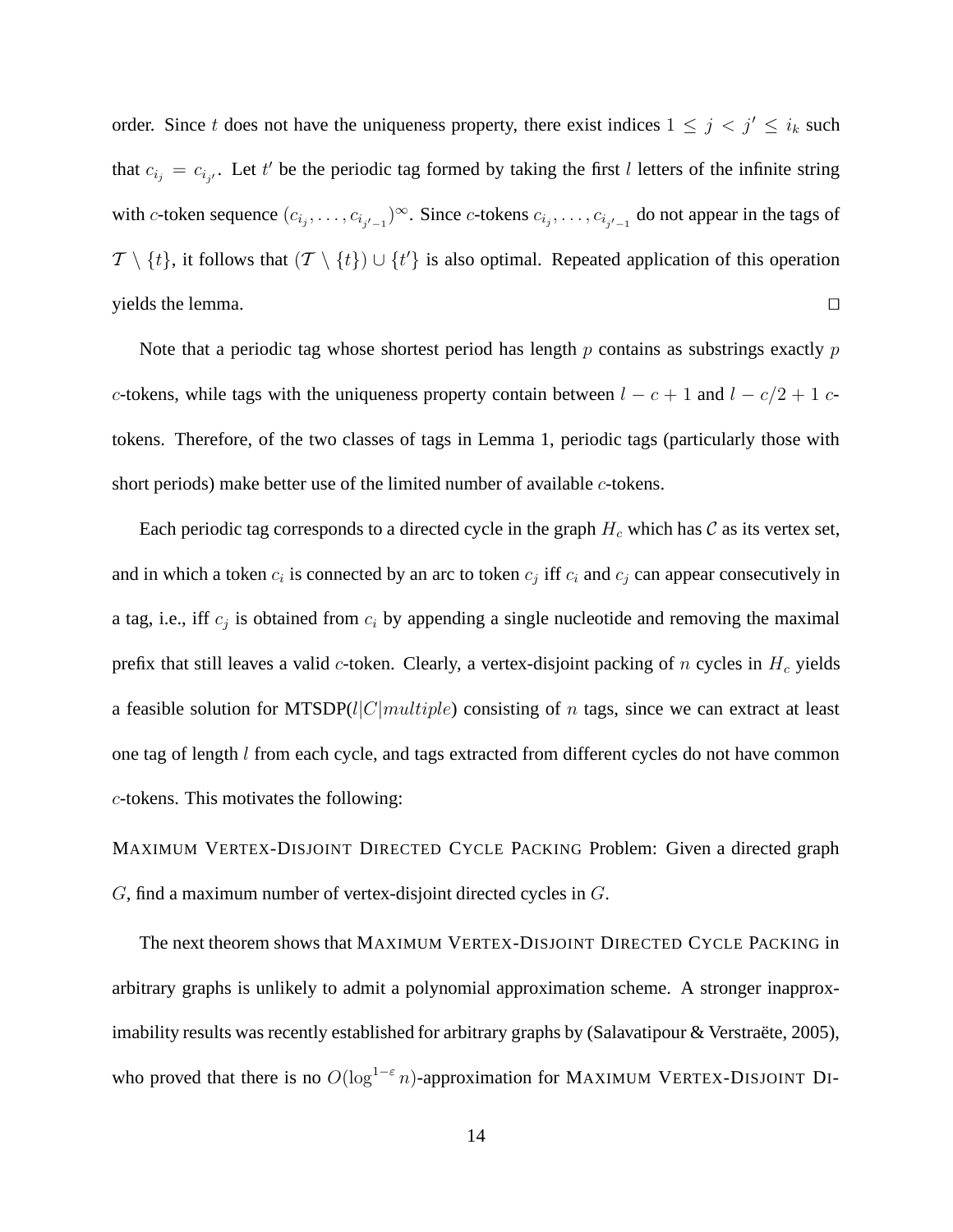RECTED CYCLE PACKING unless  $NP \subseteq DTIME(2^{polylog n})$ . On the positive side, Salavatipour and Verstraëte showed that MAXIMUM VERTEX-DISJOINT DIRECTED CYCLE PACKING can be approximated within a factor of  $O(\sqrt{n})$  via linear programming techniques, matching the best approximation factor known for the arc-disjoint version of the problem (Krivelevich et al., 2005).

**Theorem 2** MAXIMUM VERTEX-DISJOINT DIRECTED CYCLE PACKING *is APX-hard even for regular directed graphs with in-degree and out-degree of 2.*

**Proof.** We use a reduction from the MAX-2-SAT-3 problem, similar to the one in (Caprara) et al., 2003). An instance  $\phi$  of MAX-2-SAT-3 consists of a set  $\{c_1, \ldots, c_m\}$  of disjunctive clauses over a ground set  $\{x_1, \ldots, x_n\}$  of variables. Each clause consists of at most 2 literals (variables or negations of variable), and each variable appears in at most 3 clauses, counting both negated and non-negated occurrences. The objective is to find a truth assignment that satisfies as many of the clauses as possible. It is known that MAX-2-SAT-3 is APX-hard (Ausiello et al., 1999; Berman & Karpinski, 1999).

Let  $m_i$  denote the number of occurrences of variable  $x_i$  in a given instance of MAX-2-SAT-3. We construct, in polynomial time, a directed graph  $G(\phi)$  as follows. For each variable  $x_i$  we add to G a directed cycle  $C_i$  of length  $4m_i$ , plus  $2m_i$  additional vertices alternatively labeled by  $x_i$  and  $\bar{x}_i$ , used to close a directed cycle of length 3 with each arc of  $C_i$ , as in Figure 3(a). For each unary clause we pick a distinct vertex labeled by the *negation* of the respective literal and attach a loop to it. Finally, for each 2-literal clause we pick 2 vertices labeled by the negations of its literals, again without reusing labeled vertices between clauses, and use a new vertex to connect them via two length-2 cycles as in Figure 3(b). Note that, for every *i*, at least  $2\sum_{i=1}^n m_i$  of the labeled vertices remain incident to a single cycle; we will refer to these as "free" labeled vertices.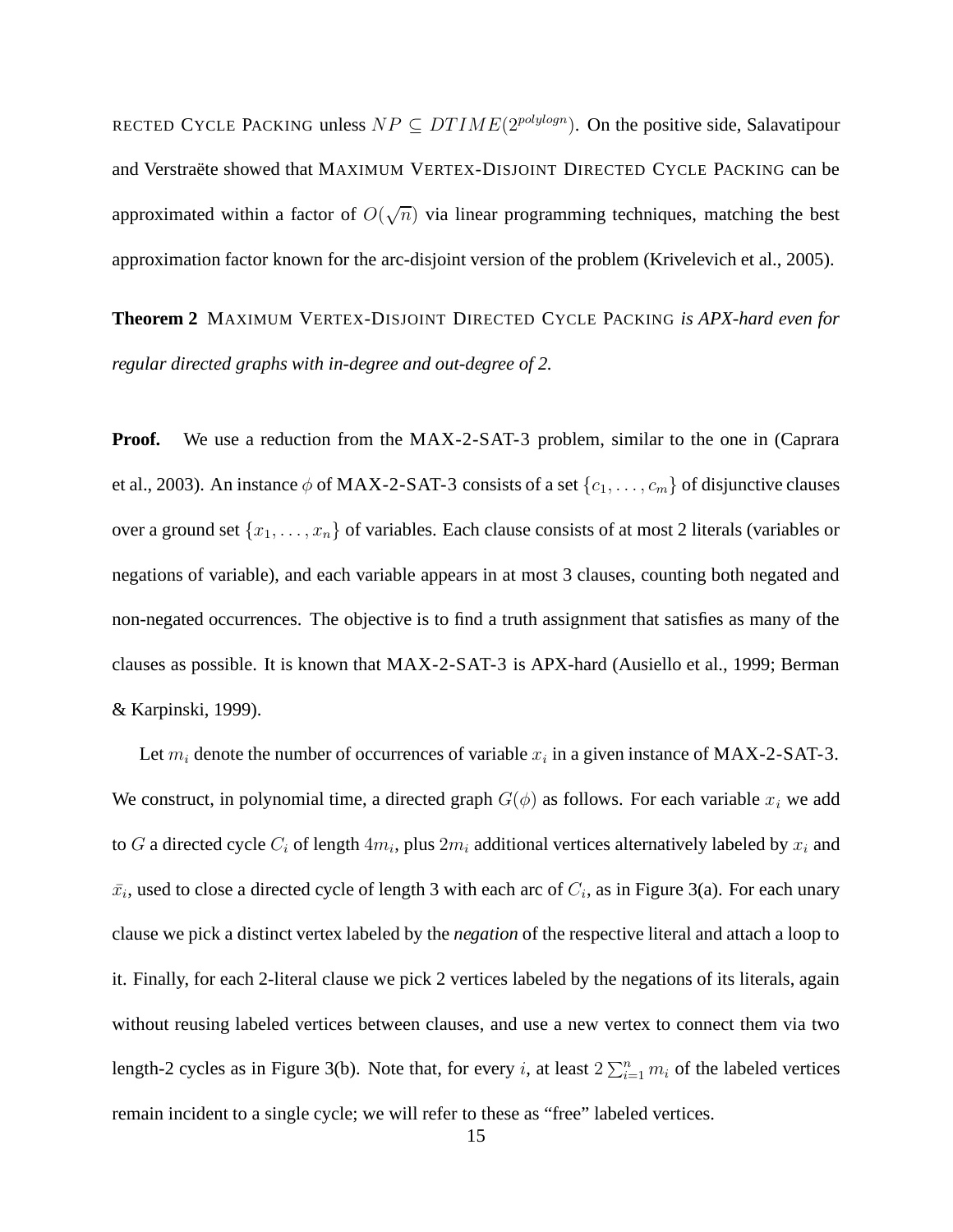We claim that every truth assignment that makes k clauses of  $\phi$  true can be converted in polynomial time into a set of  $k+2\sum_{i=1}^n m_i$  vertex disjoint cycles of  $G(\phi)$ , and vice-versa. Indeed, for a given truth assignment, select (1) the  $2m_i$  length-3 cycles passing through nodes labeled by  $\bar{x_i}$  for every variable  $x_i$  that is set to true, (2) the  $2m_i$  length-3 cycles passing through nodes labeled by  $\bar{x_i}$ for every variable  $x_i$  that is set to false, and (3) the loop or length-2 cycle passing through a labeled node corresponding to a *false* literal. It is easy to verify that these cycles are vertex-disjoint.

Conversely, let C be a set of  $k+2\sum_{i=1}^n m_i$  vertex disjoint cycles of  $G(\phi)$ . If any of the cycles  $C_i$ is in  $\mathcal{C}$ , we replace it by the length-3 cycle passing through a free labeled vertex. Similarly, if any of the cycles in C visits two of the arcs of a 3-cycle (or one of the arcs of a 2-cycle), we replace it by the 3-cycle (respectively 2-cycle) itself. After this transformation we have a set of  $k + 2 \sum_{i=1}^{n} m_i$ vertex-disjoint loops, 2-cycles, and 3-cycles. We say that a set of cycles is *consistent* if only one of the labels  $x_i$ ,  $\bar{x_i}$  appear in C for every i. If C is consistent, we choose a truth assignment that makes all literals corresponding to labels in  $\mathcal C$  true. It is easy to see that at least k of the cycles in  $\mathcal C$  must be loops and 2-cycles, and clauses corresponding to these cycles are satisfied by the above truth assignment.

Otherwise, we make  $\mathcal C$  consistent by repeating the following transformation. Let i be an index for which both  $x_i$  and  $\bar{x}_i$  appear in C. Without loss of generality, assume that  $x_i$  appears in only one clause of  $\phi$  (recall that, together,  $x_i$  and  $\bar{x}_i$  can appear in at most 3 clauses). It follows that there is a single loop or 2-cycle  $C \in \mathcal{C}$  visiting a vertex labeled by  $\bar{x}_i$  – all other vertices labeled by  $\bar{x}_i$  are free. Since the  $x_i$ 's and  $\bar{x}_i$ 's alternate around  $C_i$ , the cycles going through vertices labeled by  $\bar{x}_i$  can be replaced by at least the same number of 3-cycles going through vertices labeled by  $x_i$ .

To complete the proof of the theorem, notice that the optimum number of satisfiable clauses,  $k_{opt}$ , is at least  $m/2$ , since we can repeatedly assign a variable such that at least half of the clauses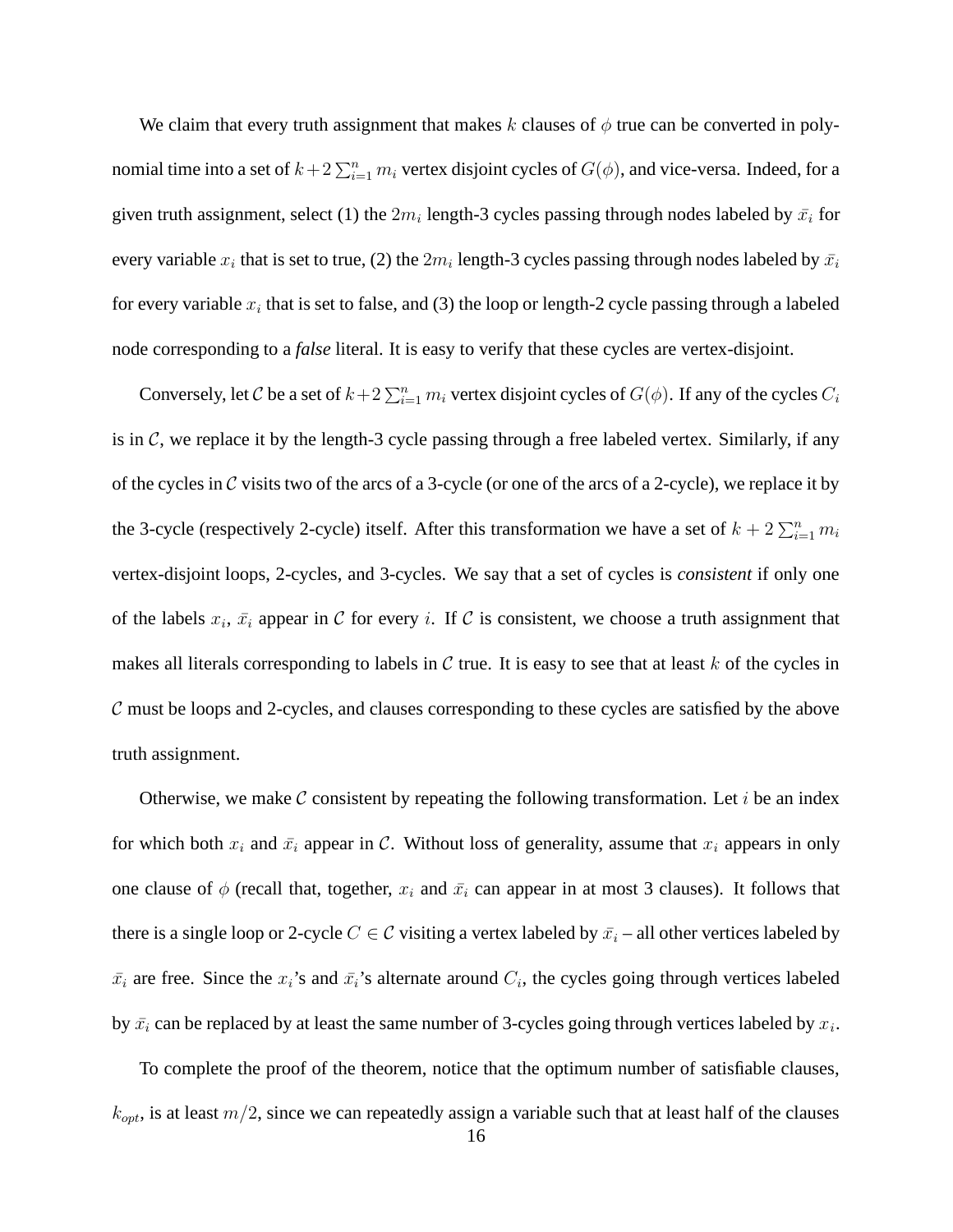containing it are satisfied. Hence,  $\sum_{i=1}^{n} m_i \leq 2m \leq 4k_{opt}$ . If there exists a polynomial time algorithm with an approximation factor of  $\frac{1}{1-\varepsilon}$  for MAXIMUM VERTEX-DISJOINT DIRECTED CYCLE PACKING, we can run it on  $G(\phi)$  to get a set C of at least  $k + 2 \sum_{i=1}^{n} m_i \ge \frac{1}{1 - \phi}$  $\frac{1}{1-\varepsilon}(k_{opt} +$  $2\sum_{i=1}^n m_i$ ) vertex disjoint cycles, and then convert C as above into a truth assignment satisfying  $k \geq \frac{1+8\varepsilon}{1-\varepsilon}$  $\frac{1+8\varepsilon}{1-\varepsilon}k_{opt}$  clauses of  $\phi$ .

We use a simple greedy algorithm to solve MAXIMUM VERTEX-DISJOINT DIRECTED CYCLE PACKING for the graph  $H_c$ : we enumerate possible tag periods in pseudo-lexicographic order, and check for each period if all c-tokens are available for the resulting tag. We refer to this algorithm as the *greedy cycle packing algorithm*, since it is equivalent to packing cycles greedily in order of length.

#### **6 Experimental results**

Tables 1 and 2 give empirical results for the MTSDP( $l|C|1$ ) and MTSDP( $h|C|1$ ) problems respectively. We give the number of selected tags and runtimes for the following three algorithms:

- the tree search algorithm in (Mandoiu et al., 2005),
- the Garg-Könemann based algorithm described in Section 4 (denoted LP approx) ran with  $\varepsilon = 0.5$ , and
- the CPLEX 9.0 commercial solver applied to ILP  $(1)$ – $(4)$ .

All compared algorithms were run using a single CPU of a dual 2.8 GHz Dell PowerEdge 2600 Linux server with 4Gb of main memory. Missing LP/ILP entries did not complete in 10 hours.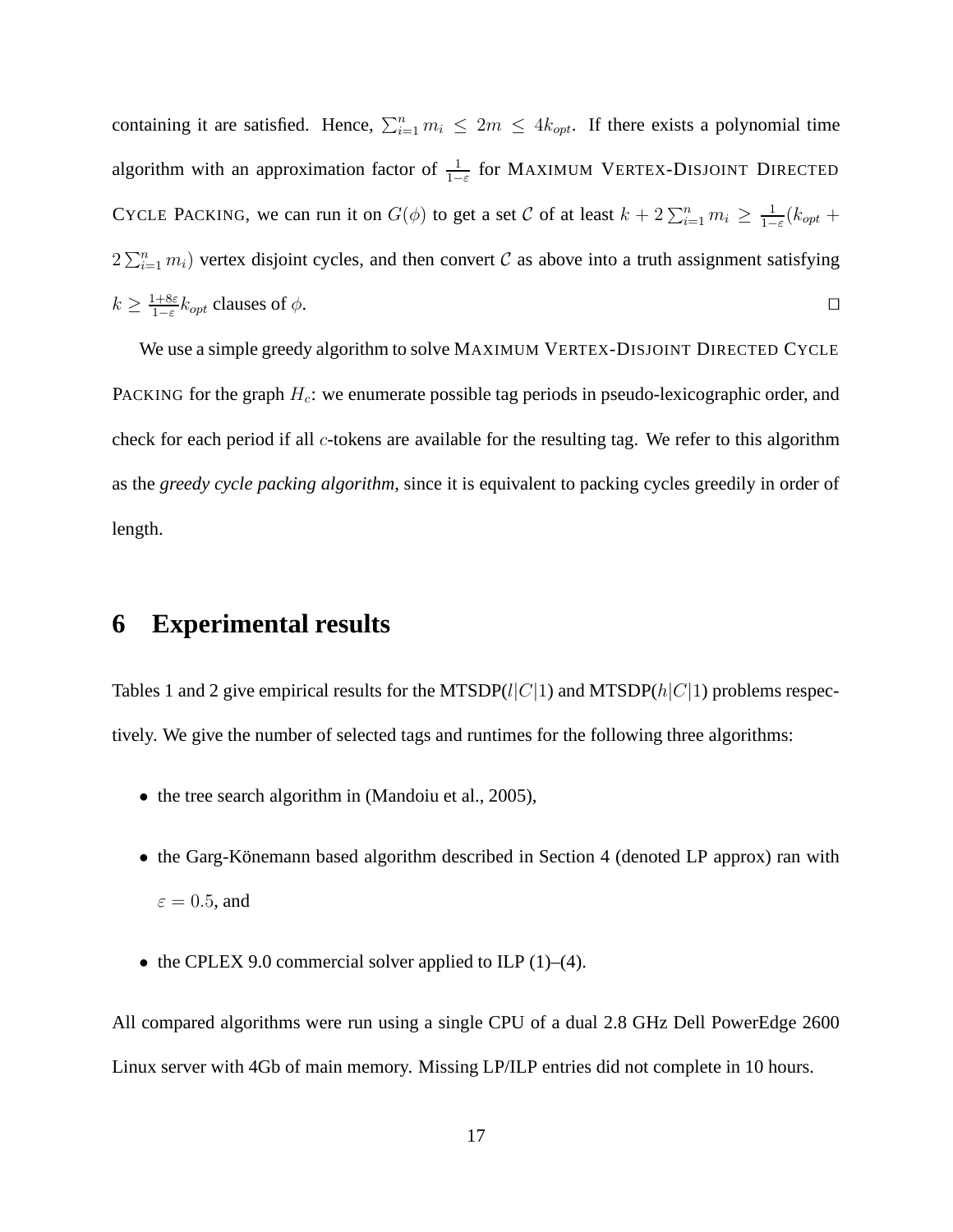Optimum tag sets are found by CPLEX for small values of  $c$ . However, even computing the optimum fractional relaxation of ILP  $(1)$ – $(4)$  is impractical for c greater than 8. In contrast, the Garg-Könemann based algorithm is much more scalable than CPLEX, and generally produces better solutions than running the tree search algorithm alone, although we run it with a very large value for  $\varepsilon$ .

To help assessing the quality of the compared algorithms when the optimum solution is not available, we also include in Tables 1 and 2 the c-token count upper bound established for MTSDP( $l|C|1$ ) in (Mandoiu et al., 2005) and the tail-weight upper bound established for MTSDP( $h|C|1$ ) in (Ben-Dor et al., 2000), as well as the value of the fractional (LP) relaxation of ILP (1)–(4). For all cases where the optimum ILP solution could be computed, the difference between the optimal fractional and integer solution values is smaller than 1, indicating that the LP solution is a very tight upper bound. Furthermore, ILP results confirm the high quality of the upper bound established for MTSDP $(h|C|1)$  in (Ben-Dor et al., 2000); the upper bound established in (Mandoiu et al., 2005) for MTSDP( $l|C|1$ ) appears to be somehow weaker.

Tables 3 and 4 give the results obtained for MTSDP( $\ast | \times | multiple \rangle$  by the alphabetic tree search algorithm in Figure 2 respectively by the greedy cycle packing algorithm (in our implementation, we impose an upper bound of 15 on the length of the cycles that we try to pack) followed by running the alphabetic tree search algorithm with the  $c$ -tokens occurring in the selected cycles already marked as unavailable. Performing cycle packing significantly improves the results compared to running the alphabetic tree search algorithm alone; as shown in the tables, most of the resulting tags are found in the cycle packing phase of the combined algorithm.

Across all instances, the combined algorithm increases the number of tags by at least 40% compared to the best available MTSDP( $*|*|1$ ) algorithm –the improvement is much higher for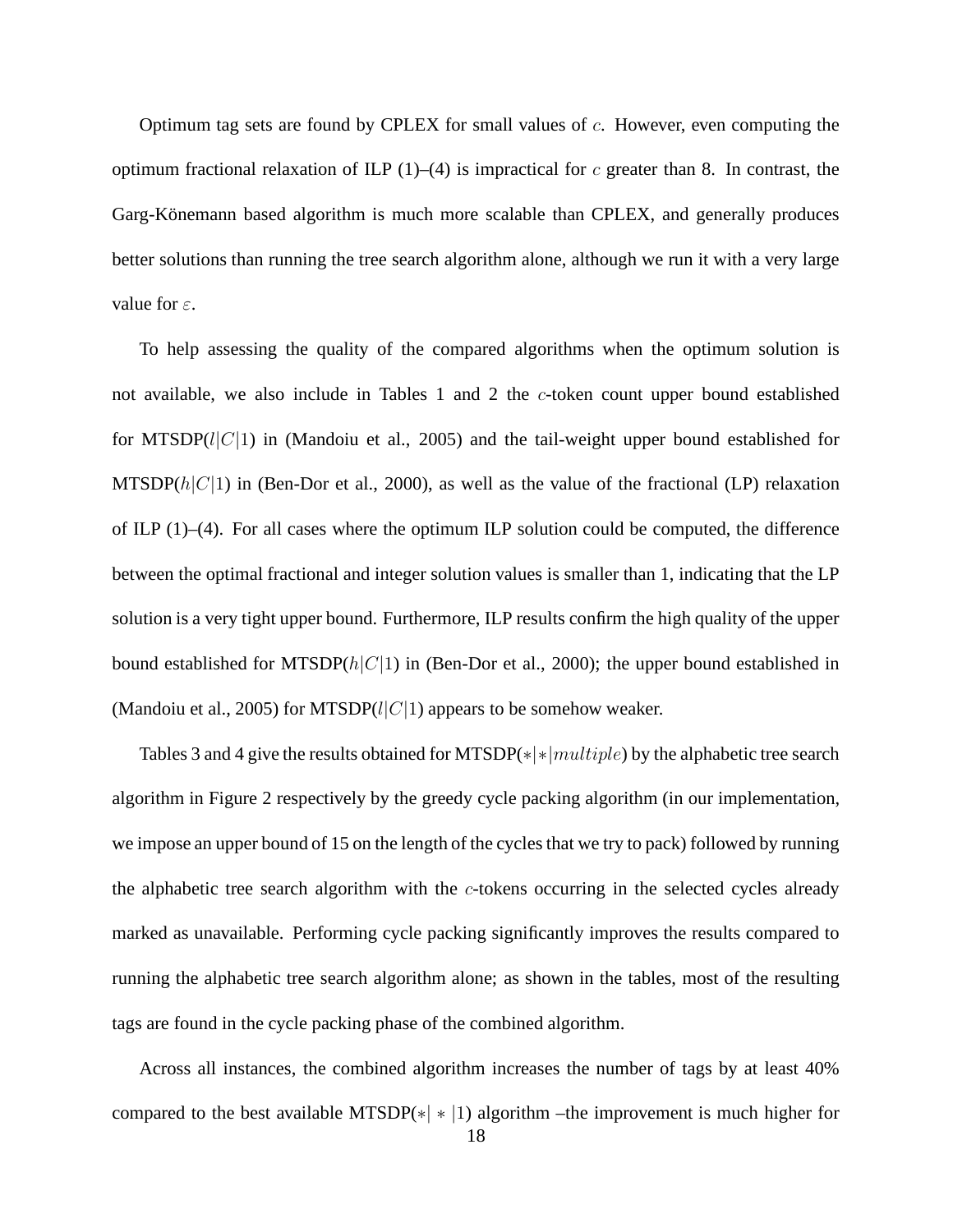smaller values of  $c$ . Quite notably, although the number of tags is increased, the tag sets found by the combined algorithm use a *smaller* total number of c-tokens. Thus, these tag sets are less likely to cross-hybridize to the primers used in the reporter probes, enabling higher tag utilization rates during tag assignment (Hundewale et al., 2005).

# **7 Conclusions**

In this paper we proposed new solution methods for designing optimal and near-optimal tag sets for universal DNA arrays. Most notably, we have shown that the use of periodic tags leads to over 40% more tags compared to best previous methods. Our algorithms use simple combinatorial ideas and greedy strategies that can be easily extended to handle more sophisticated hybridization models such as the near-neighbor model of (SantaLucia, 1998), and can incorporate additional practical design constraints, such as preventing the formation of hairpin secondary structures, or disallowing specific nucleotide sequences such as runs of 4 identical nucleotides (Morris et al., 2002).

In ongoing work we seek to extend our methods to emerging applications of universal tag arrays in microfluidics-based labs-on-a-chip, as well as DNA-mediated assembly of nanoscale devices such as carbon-nanotube-based field-effect transistors (Hazani et al., 2004). An interesting open problem is to find tight upper bounds and exact methods for the MTSDP( $*|*|multiple$ ) formulations. Settling the approximation complexity of MAXIMUM VERTEX-DISJOINT DIRECTED CYCLE PACKING is another interesting problem.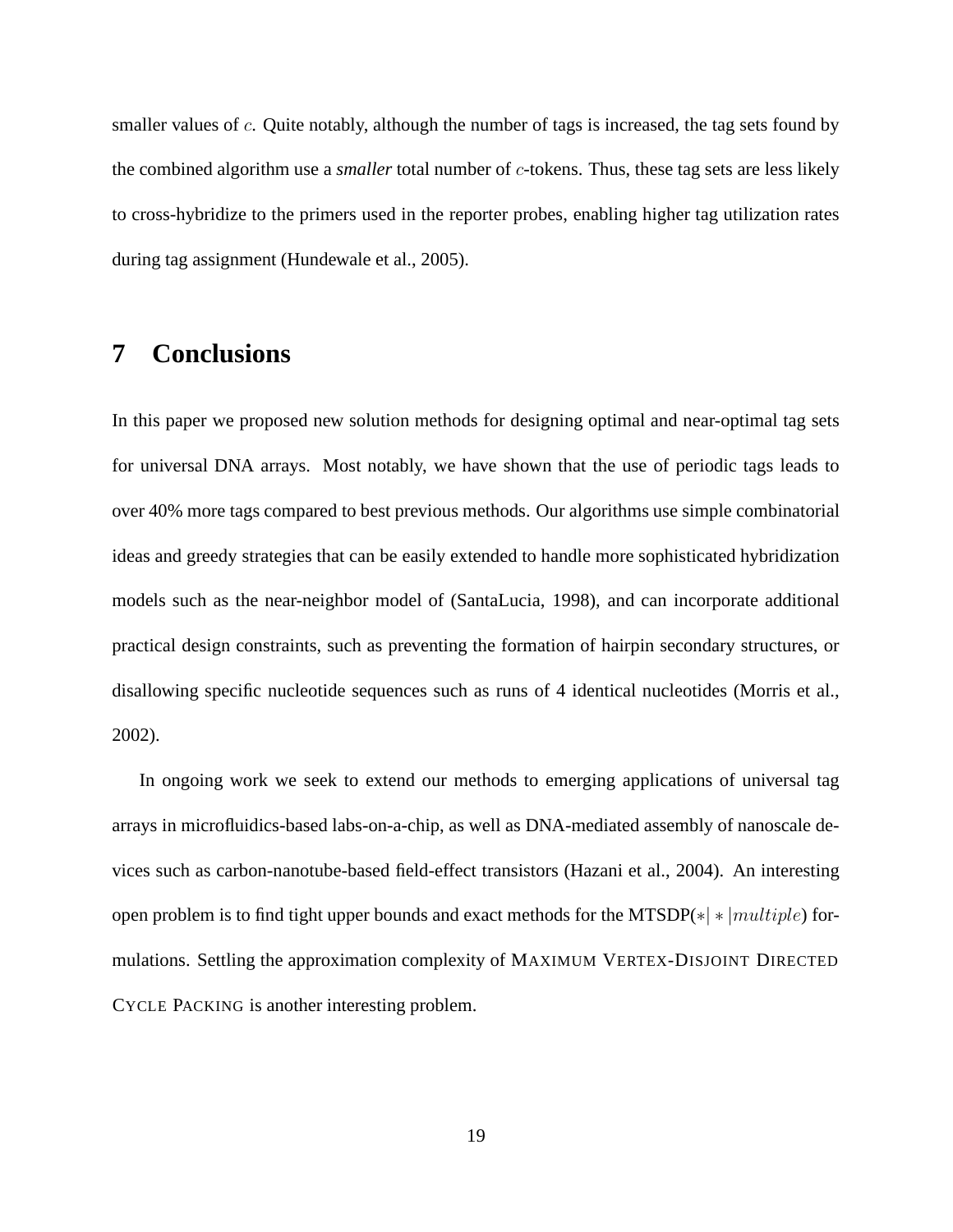## **Acknowledgments**

This work has been supported in part by a Large Grant from the University of Connecticut's Research Foundation.

# **References**

- Affymetrix, Inc. (2001). Geneflex tag array technical note no. 1, available online at http://www.affymetrix.com/support/technical/technotes/genflex technote.pdf.
- Ausiello, G., Protasi, M., Marchetti-Spaccamela, A., Gambosi, G., Crescenzi, P., & Kann, V. (1999). *Complexity and approximation: Combinatorial optimization problems and their approximability properties*. Springer-Verlag New York, Inc.
- Ben-Dor, A., Karp, R., Schwikowski, B., & Yakhini, Z. (2000). Universal DNA tag systems: a combinatorial design scheme. *Journal of Computational Biology*, *7*, 503–519.
- BenDor, A., Hartman, T., Schwikowski, B., Sharan, R., & Yakhini, Z. (2004). Towards optimally multiplexed applications of universal arrays. *Journal of Computational Biology*, *11*, 477-493.
- Berman, P., & Karpinski, M. (1999). On some tighter inapproximability results. *Proc. 26th Intl. Colloquium on Automata, Languages and Programming* (pp. 200–209).
- Brenneman, A., & Condon, A. (2002). Strand design for biomolecular computation. *Theor. Comput. Sci.*, *287*, 39–58.
- Brenner, S. (1997). Methods for sorting polynucleotides using oligonucleotide tags. *US Patent 5,604,097*.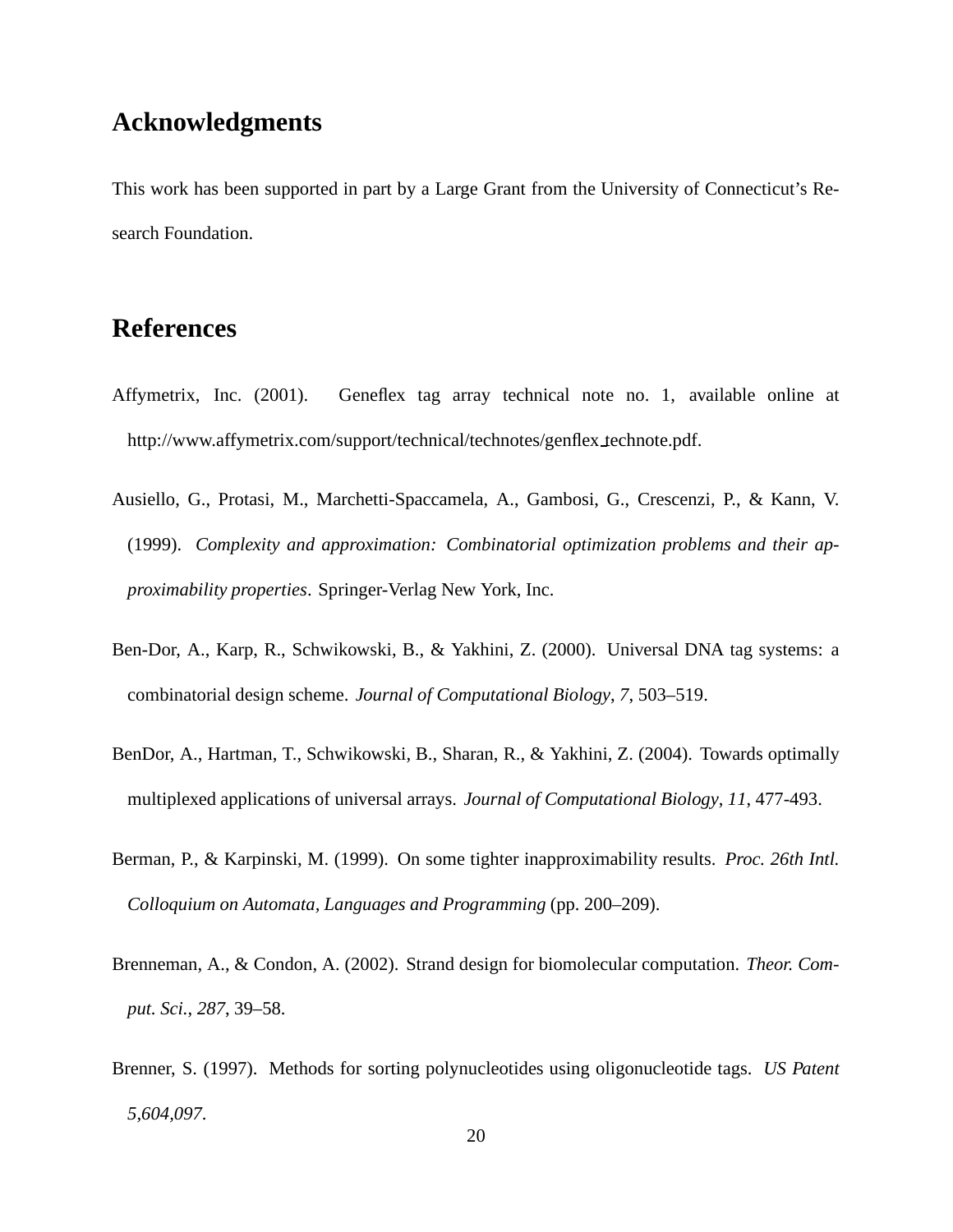- Caprara, A., Panconesi, A., & Rizzi, R. (2003). Packing cycles in undirected graphs. *Journal of Algorithms*, *48*, 239–256.
- Dragan, F., Kahng, A., Mandoiu, I., Muddu, S., & Zelikovsky, A. (2002). Provably good global buffering by generalized multiterminal multicommodity flow approximation. *IEEE Transactions on Computer-Aided Design*, *21*, 263–274.
- Garg, N., & Konemann, J. (1998). Faster and simpler algorithms for multicommodity flow and other fractional packing problems. *Proceedings of the 39th IEEE Annual Symposium on Foundations of Computer Science* (pp. 300–309).
- Gerry, N., Witowski, N., Day, J., Hammer, R., Barany, G., & Barany, F. (1999). Universal DNA microarray method for multiplex detection of low abundance point mutations. *J. Mol. Biol.*, *292*, 251–262.
- Hazani, M., Shvarts, D., Peled, D., Sidorov, V., & Naaman, R. (2004). Self-assembled carbonnanotube-based field-effect transistors. *Applied Physics Letters*, *85*, 5025–5027.
- Hirschhorn, J., Sklar, P., Lindblad-Toh, K., Lim, Y.-M., Ruiz-Gutierrez, M., Bolk, S., Langhorst, B., Schaffner, S., Winchester, E., & Lander, E. (2000). SBE-TAGS: An array-based method for efficient single-nucleotide polymorphism genotyping. *PNAS*, *97*, 12164–12169.
- Hundewale, N., Mandoiu, I., Prajescu, C., & Zelikovsky, A. (2005). Integrated design flow for universal DNA tag arrays. *9th Annual International Conference on Research in Computational Molecular Biology (RECOMB) Poster Book* (pp. 141–142).
- Kaderali, L. (2001). Selecting target specific probes for DNA arrays. Master thesis, Köln University.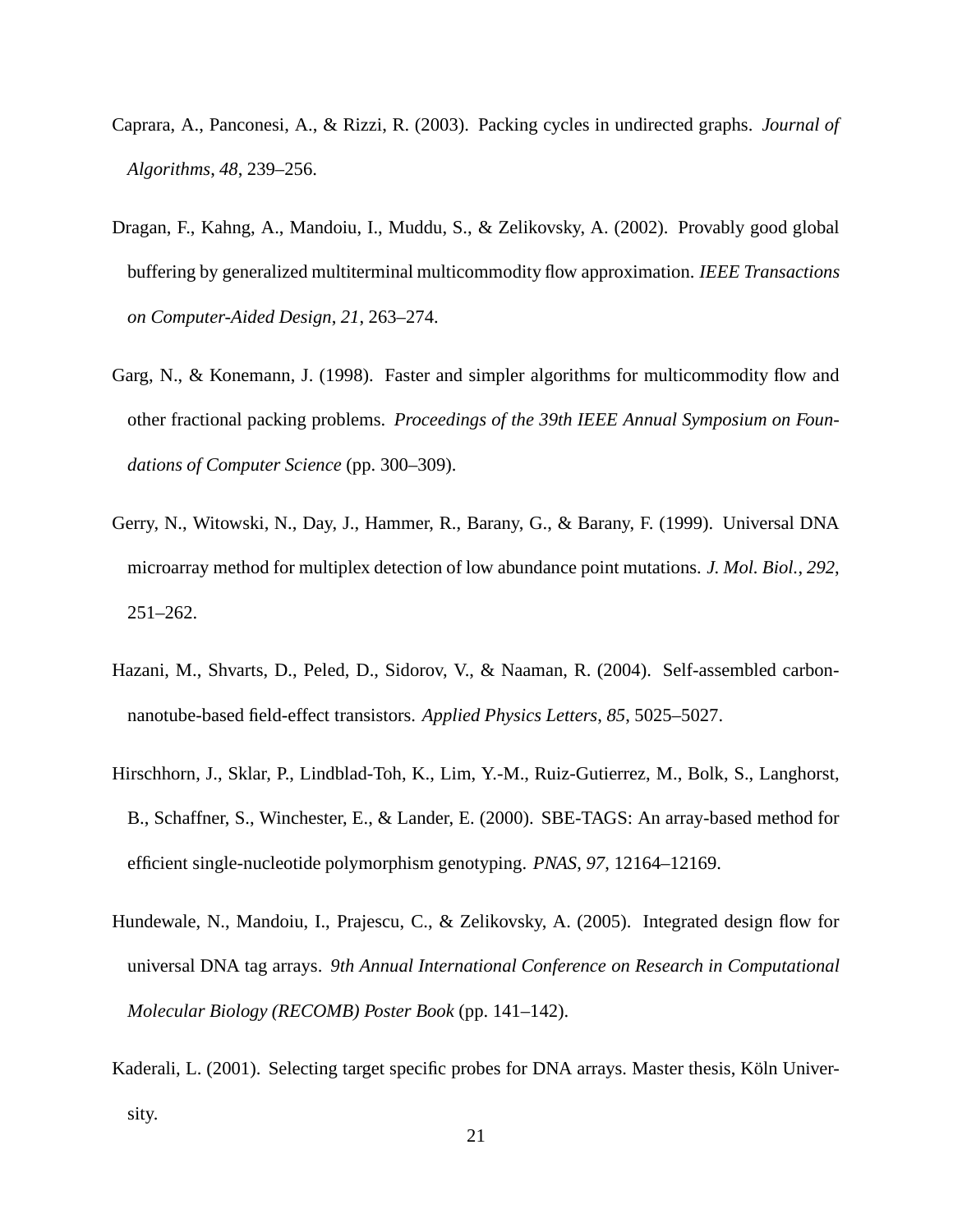- Kaderali, L., Deshpande, A., Nolan, J.P., & White, P.S. (2003). Primer-design for multiplexed genotyping. *Nucleic Acids Res.*, *31*, 1796–1802.
- Krivelevich, M., Nutov, Z., & Yuster, R. (2005). Approximation algorithms for cycle packing problems. *Proc. ACM-SIAM Annual Symposium on Discrete Algorithms* (pp. 556–561).
- Lothaire, M. (1983). *Combinatorics on words*, vol. 17 of *Encylopedia of Mathematics and Its Applications*, xix+238. Addison-Wesley.
- Morris, M., Shoemaker, D., Davis, R., & Mittmann, M. (2002). Selecting tag nucleic acids. *U.S. Patent 6,458,530 B1*.
- Mandoiu, I., Prajescu, C., & Trinca, D. (2005). Improved tag set design and multiplexing algorithms for universal arrays. *LNCS Transactions on Computational Systems Biology*, *II*, 124–137.
- Raghavan, P., & Thomson, C. (1987). Randomized rounding. *Combinatorica*, *7*, 365–374.
- Salavatipour, M., & Verstraëte, J. (2005). Disjoint cycles: Integrality gap, hardness, and approximation. *Proc. 11th Conference on Integer Programming and Combinatorial Optimization (IPCO), to appear* (pp. 51–65).
- SantaLucia, J. (1998). A unified view of polymer, dumbbell, and oligonucleotide DNA nearestneighbor thermodynamics. *Proc. Natl. Acad. Sci. USA*, *95*, 1460–1465.
- Wallace, R., Shaffer, J., Murphy, R., Bonner, J., Hirose, T., & Itakura, K. (1979). Hybridization of synthetic oligodeoxyribonucleotides to phi chi 174 DNA: the effect of single base pair mismatch. *Nucleic Acids Res.*, *6*, 6353–6357.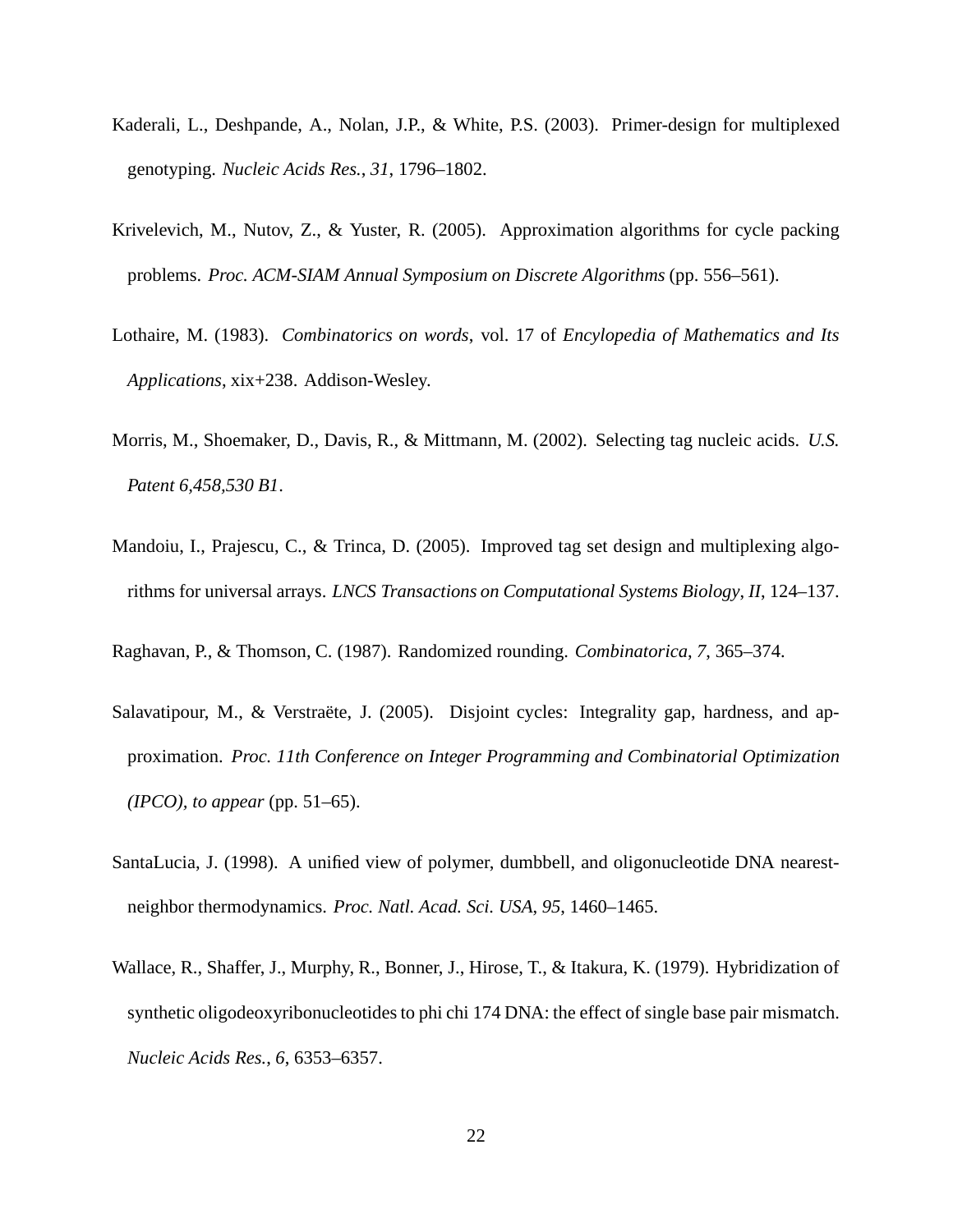Table 1: ILP results for MTSDP( $l|C|1$ ), i.e., tag set design with specified tag length l, antitag-to-tag hybridization constraints, and a unique copy of each c-token allowed in a tag.

| l  | $\boldsymbol{c}$ |                           | # Selected Tags |                | <b>Upper Bounds</b> |                                           | <b>CPU</b> Seconds |          |                 |                 |  |
|----|------------------|---------------------------|-----------------|----------------|---------------------|-------------------------------------------|--------------------|----------|-----------------|-----------------|--|
|    |                  | Tree search LP approx ILP |                 |                |                     | LP $c$ -token count Tree search LP approx |                    |          | LP              | ILP             |  |
| 10 | $\overline{4}$   | 7                         | 7               | 8              | 8.57                | 9                                         | 0.00               | 0.27     | 0.13            | 0.71            |  |
|    | 5                | 23                        | 25              | 28             | 28.00               | 29                                        | 0.00               | 0.32     | 2.27            | 5.85            |  |
|    | 6                | 67                        | 79              | 85             | 85.60               | 96                                        | 0.00               | 0.57     | 11.40           | 98.25           |  |
|    | $\overline{7}$   | 196                       |                 |                | 232 259 259.67      | 328                                       | 0.00               | 3.11     | 86.70           | 586.67          |  |
|    | 8                | 655                       |                 |                | 793 853 853.33      | 1194                                      | 0.00               | 63.01    | 552.74          | 4321.66         |  |
|    | 9                | 2359                      | 2703            |                |                     | 4896                                      | 0.01               | 841.64   |                 |                 |  |
|    | 10               | 9072                      | 10144           |                |                     | 26752                                     | 0.04               | 11019.64 |                 |                 |  |
|    | $\overline{4}$   | 3                         | $\overline{3}$  | $\overline{3}$ | 3.53                | $\overline{3}$                            | 0.00               | 0.32     | 1.05            | 58.46           |  |
|    | 5                | 9                         | 9               | 10             | 10.50               | 11                                        | 0.00               | 0.40     | 13.72           | 381.33          |  |
|    | 6                | 26                        | 26              | 29             | 29.87               | 32                                        | 0.00               | 1.26     |                 | 182.96 12448.61 |  |
| 20 | $\overline{7}$   | 75                        | 75              |                | 88.00               | 93                                        | 0.00               | 4.79     | 2675.68         |                 |  |
|    | 8                | 213                       | 220             |                | 257.23              | 275                                       | 0.00               |          | 49.21 134525.81 |                 |  |
|    | 9                | 600                       | 641             |                |                     | 816                                       | 0.00               | 624.16   |                 |                 |  |
|    | 10               | 1667                      | 1854            |                |                     | 2432                                      | 0.04               | 7717.13  |                 |                 |  |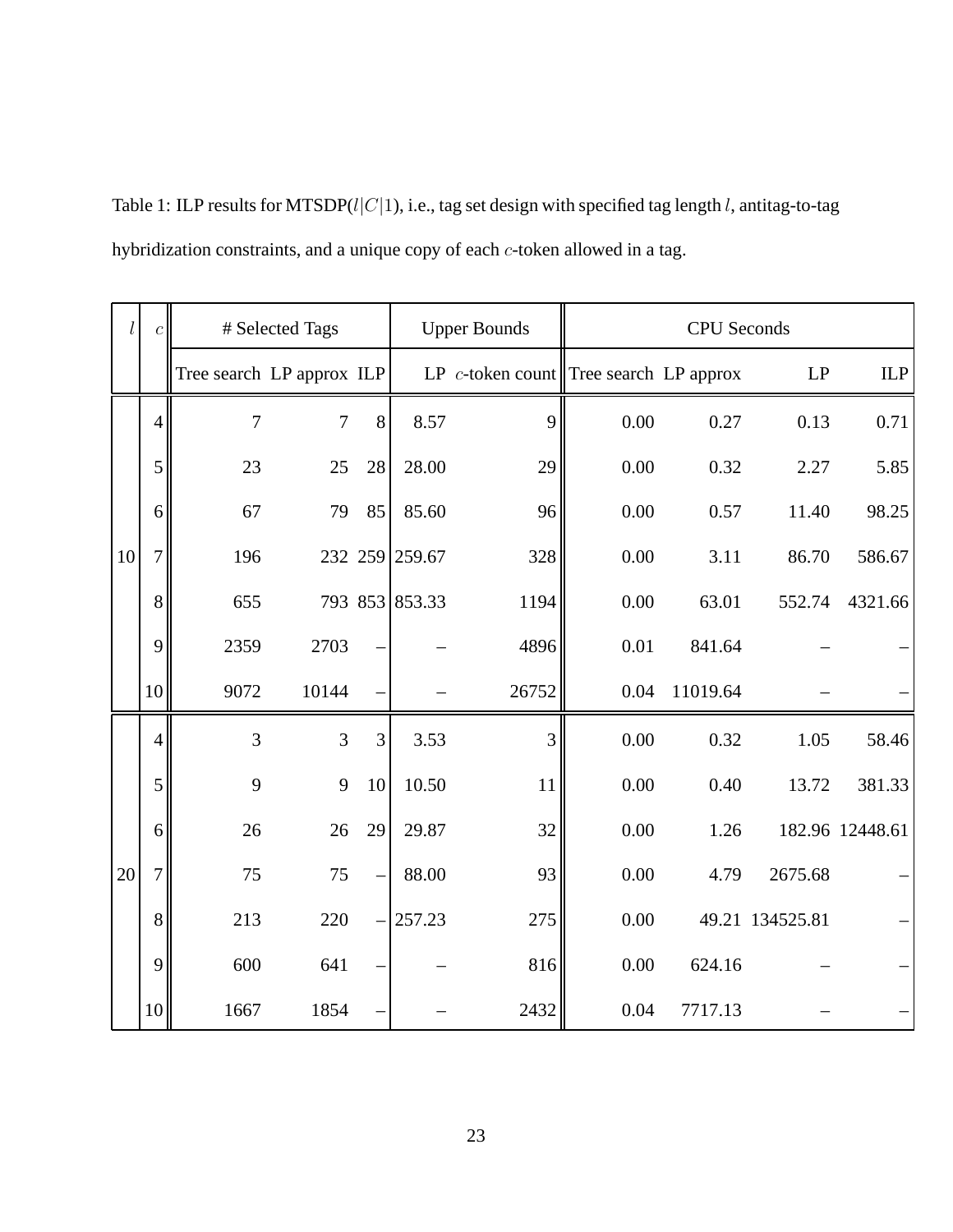| $\boldsymbol{h}$ | $\boldsymbol{c}$ |                           | # Selected Tags |         |        | <b>Upper Bounds</b> | <b>CPU</b> Seconds                        |          |                  |                 |  |
|------------------|------------------|---------------------------|-----------------|---------|--------|---------------------|-------------------------------------------|----------|------------------|-----------------|--|
|                  |                  | Tree search LP approx ILP |                 |         |        |                     | LP tail-weight $\ $ Tree search LP approx |          | LP               | ILP             |  |
| 15               | $\overline{4}$   | 6                         | 5               | 7       | 7.00   | 7                   | 0.00                                      | 0.34     | 0.45             | 9.04            |  |
|                  | 5                | 18                        | 18              | 21      | 21.09  | 21                  | 0.00                                      | 0.38     | 5.66             | 117.62          |  |
|                  | 6                | 47                        | 52              | 63      | 63.20  | 63                  | 0.00                                      | 0.89     | 54.43            | 2665.39         |  |
|                  | $\overline{7}$   | 149                       |                 | 155 192 | 192.00 | 192                 | 0.00                                      | 5.49     | 544.95           | 3644.85         |  |
|                  | 8                | 460                       | 480             |         | 588.00 | 590                 | 0.00                                      | 99.21    | 7153.87          |                 |  |
|                  | 9                | 1197                      | 1608            |         |        | 1842                | 0.00                                      | 1788.07  |                  |                 |  |
|                  | 10               | 3669                      | 4947            |         |        | 5872                | 0.07                                      | 24223.92 |                  |                 |  |
|                  | $\overline{4}$   | 3                         | 3               | 3       | 3.30   | 3                   | 0.00                                      | 0.46     | 1.88             | 132.78          |  |
|                  | 5                | 8                         | 8               | 9       | 9.67   | 9                   | 0.00                                      | 0.60     | 34.66            | 1137.21         |  |
|                  | 6                | 22                        | 22              | 27      | 27.48  | 27                  | 0.00                                      | 1.26     |                  | 392.42 18987.09 |  |
| 28               | $\overline{7}$   | 64                        | 63              |         | 78.55  | $78\,$              | 0.00                                      | 8.89     | 7711.41          |                 |  |
|                  | 8                | 175                       | 182             |         | 224.76 | 224                 | 0.00                                      |          | 111.63 850642.82 |                 |  |
|                  | 9                | 531                       | 515             |         |        | 644                 | 0.00                                      | 1606.85  |                  |                 |  |
|                  | 10               | 1428                      | 1491            |         |        | 1854                | 0.02                                      | 26728.47 |                  |                 |  |

Table 2: ILP results for MTSDP( $h|C|1$ ), i.e., tag set design with specified minimum tag weight h, antitag-to-tag hybridization constraints, and a unique copy of each c-token allowed in a tag.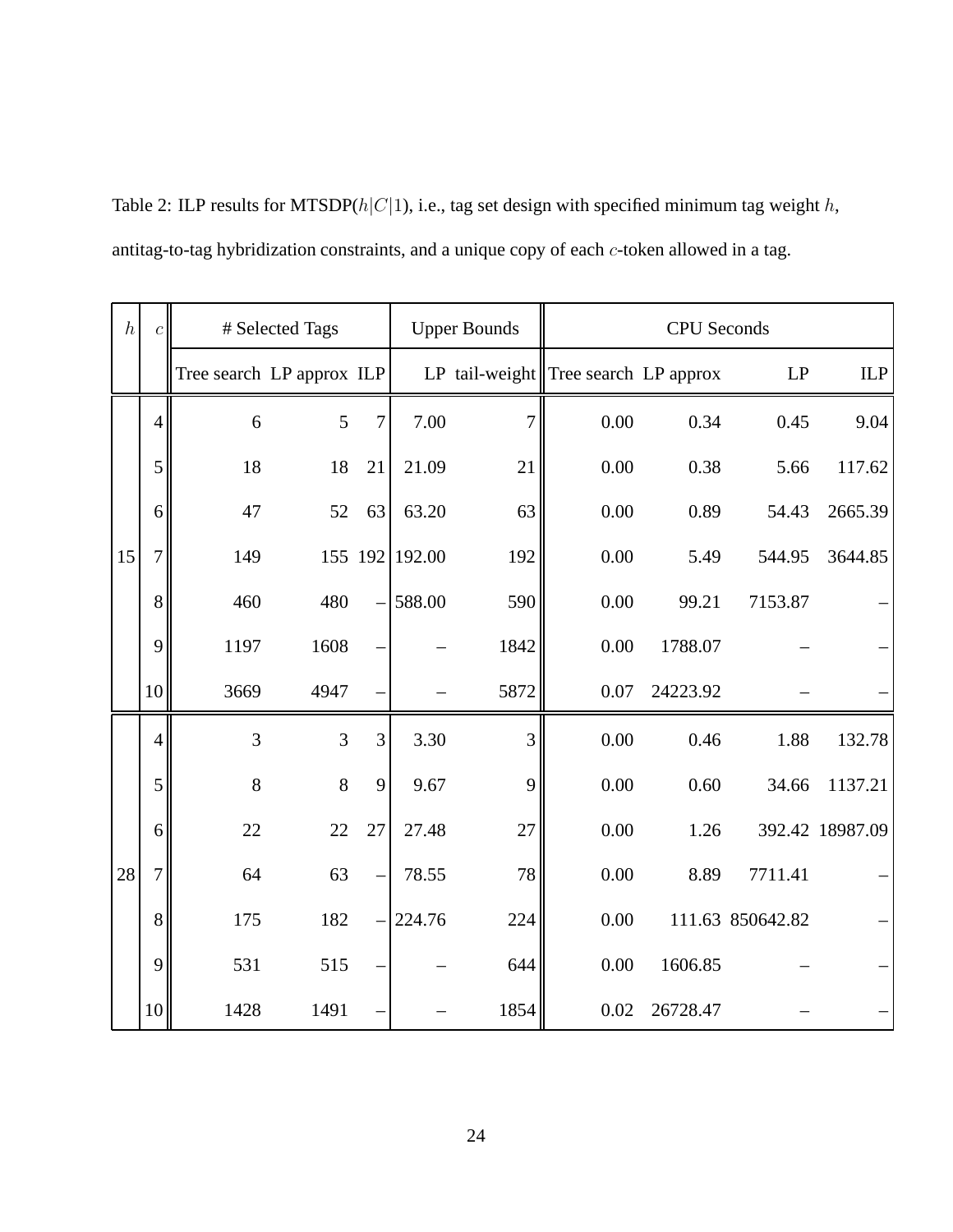|             |                  |      | One c-token copy | Multiple c-token copies |             |                               |             |          |  |  |
|-------------|------------------|------|------------------|-------------------------|-------------|-------------------------------|-------------|----------|--|--|
| l/h         | $\overline{c}$   |      | LP approx        |                         | Tree search | $Cycle$ packing + Tree search |             |          |  |  |
|             |                  | tags | $c$ -tokens      | tags                    | $c$ -tokens | tags                          | $c$ -tokens | % cyclic |  |  |
|             | $\overline{4}$   | 3    | 51               | 14                      | 59          | 17                            | 40          | 100.0    |  |  |
|             | 5                | 9    | 146              | 31                      | 165         | 40                            | 140         | 100.0    |  |  |
|             | 6                | 26   | 402              | 53                      | 433         | 72                            | 293         | 98.6     |  |  |
| $l=20$      | $\overline{7}$   | 75   | 1096             | 124                     | 1179        | 178                           | 928         | 99.4     |  |  |
|             | 8                | 220  | 3014             | 281                     | 3095        | 383                           | 2411        | 97.1     |  |  |
|             | 9                | 641  | 8322             | 711                     | 8230        | 961                           | 7102        | 96.9     |  |  |
|             | 10               | 1854 | 22693            | 1835                    | 21400       | 2344                          | 19691       | 95.1     |  |  |
|             | $\overline{4}$   | 3    | 58               | 14                      | 61          | 17                            | 40          | 100.0    |  |  |
|             | 5                | 8    | 151              | 32                      | 174         | 40                            | 140         | 100.0    |  |  |
|             | 6                | 22   | 391              | 44                      | 432         | 72                            | 300         | 98.6     |  |  |
| $h \geq 28$ | $\boldsymbol{7}$ | 63   | 1083             | 118                     | 1200        | 178                           | 934         | 99.4     |  |  |
|             | 8                | 182  | 2996             | 239                     | 3037        | 379                           | 2405        | 96.6     |  |  |
|             | 9                | 515  | 8025             | 632                     | 8622        | 943                           | 6969        | 96.5     |  |  |
|             | 10               | 1491 | 22183            | 1570                    | 22145       | 2260                          | 19270       | 94.1     |  |  |

Table 3: Results for MTSDP(\*|C|multiple), i.e., tag set design with antitag-to-tag hybridization constraints and multiple copies of a c-token allowed in a tag.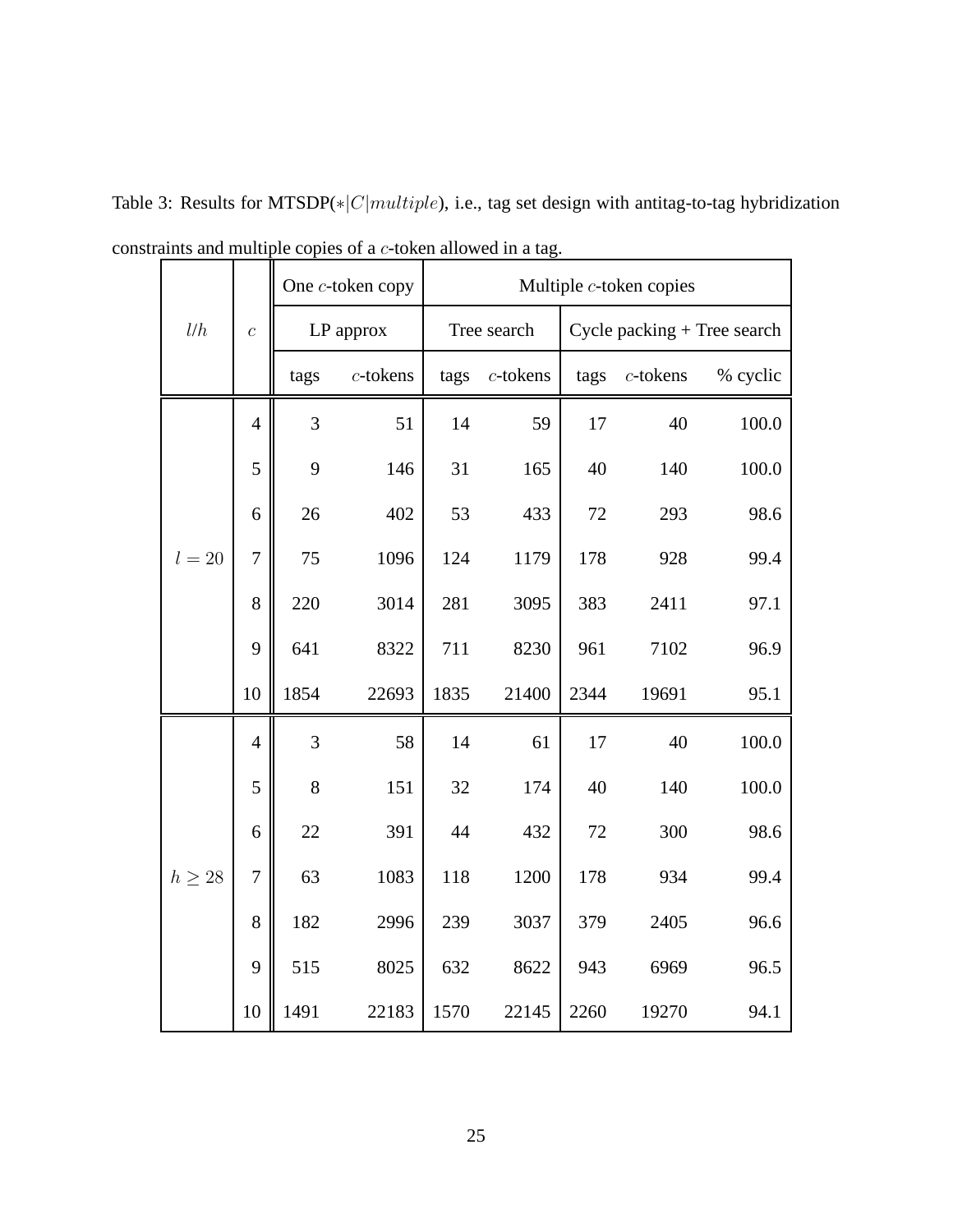|             |                |                | One c-token copy | Multiple $c$ -token copies |             |                             |             |          |  |
|-------------|----------------|----------------|------------------|----------------------------|-------------|-----------------------------|-------------|----------|--|
| l/h         | $\overline{c}$ |                | Tree search      |                            | Tree search | Cycle packing + Tree search |             |          |  |
|             |                | tags           | $c$ -tokens      | tags                       | $c$ -tokens | tags                        | $c$ -tokens | % cyclic |  |
|             | $\overline{4}$ | $\mathbf{1}$   | 17               | 10                         | 35          | 10                          | 25          | 100.0    |  |
|             | 5              | $\overline{4}$ | 65               | 17                         | 83          | 23                          | 85          | 100.0    |  |
|             | 6              | 13             | 200              | 30                         | 241         | 41                          | 171         | 97.6     |  |
| $l=20$      | $\overline{7}$ | 37             | 537              | 68                         | 585         | 97                          | 512         | 99.0     |  |
|             | 8              | 107            | 1480             | 147                        | 1619        | 202                         | 1268        | 98.0     |  |
|             | 9              | 300            | 3939             | 362                        | 4124        | 512                         | 3799        | 96.3     |  |
|             | 10             | 844            | 10411            | 934                        | 10869       | 1204                        | 10089       | 95.8     |  |
|             | $\overline{4}$ | $\mathbf{1}$   | 22               | 10                         | 36          | 10                          | 25          | 100.0    |  |
|             | 5              | $\overline{4}$ | 74               | 17                         | 84          | 23                          | 85          | 100.0    |  |
|             | 6              | 12             | 213              | 29                         | 238         | 41                          | 178         | 97.6     |  |
| $h \geq 28$ | $\overline{7}$ | 32             | 559              | 64                         | 586         | 97                          | 518         | 99.0     |  |
|             | 8              | 90             | 1489             | 135                        | 1632        | 199                         | 1238        | 98.0     |  |
|             | 9              | 263            | 4158             | 329                        | 4314        | 504                         | 3760        | 95.8     |  |
|             | 10             | 714            | 10837            | 809                        | 11250       | 1163                        | 9937        | 93.6     |  |

Table 4: Results for MTSDP(\* $|\bar{C}|$ multiple), i.e., tag set design with both antitag-to-tag and antitag-to-antitag hybridization constraints and multiple copies of a c-token allowed in a tag.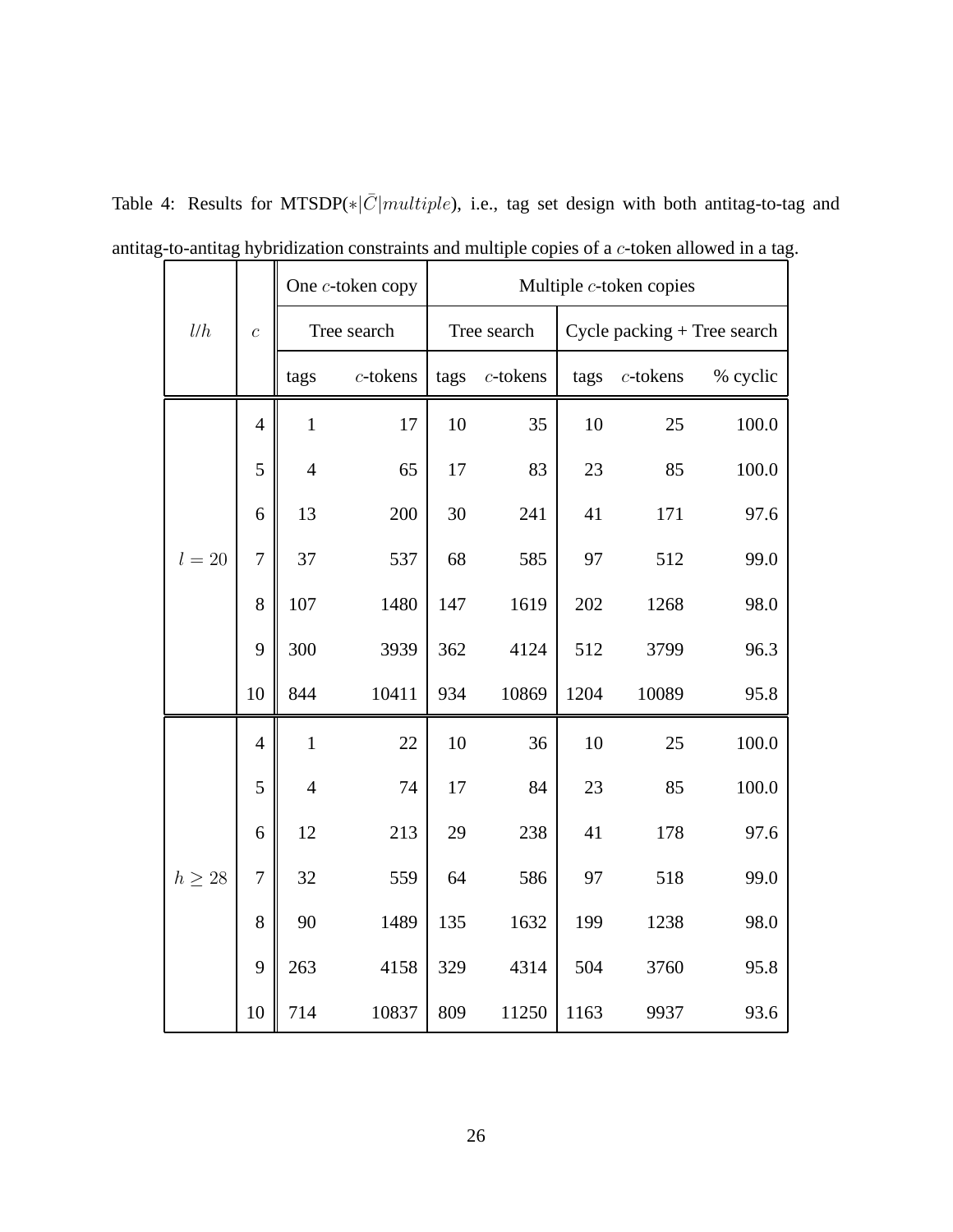Input:  $\varepsilon > 0$ 

Output: Feasible solution  $(x_p)_{p \in \mathcal{P}}$  to the fractional relaxation of ILP (6)-(8)

For every  $p \in \mathcal{P}$ ,  $x_p \leftarrow 0$  $\delta \leftarrow (1+\varepsilon)((1+\varepsilon)N)^{-1/\varepsilon}$ For every  $i \in \{1, \ldots, N\}, y_i \leftarrow \delta$ Find a minimum weight s-t path p in G, where  $weight(v) = y_i$  for every  $v \in V_i$ ,  $i \in \{1, ..., N\}$ While  $weight(p) < 1$  do  $M \leftarrow \max_i |p \cap V_i|$  $x_p \leftarrow x_p + \frac{1}{M}$ M For every  $i, y_i \leftarrow y_i(1 + \varepsilon \frac{|p \cap V_i|}{M})$  $\frac{|\mathcal{W}_i|}{M}\Big)$ Find a minimum weight s-t path p in G, where  $weight(v) = y_i$  for every  $v \in V_i$ ,  $i \in \{1, \ldots, N\}$ EndWhile For every  $p \in \mathcal{P}$ ,  $x_p \leftarrow x_p / \left(\log_{1+\varepsilon} \frac{1+\varepsilon}{\delta}\right)$  $\overline{ }$ 

Figure 1: The Garg and Könemann algorithm.

δ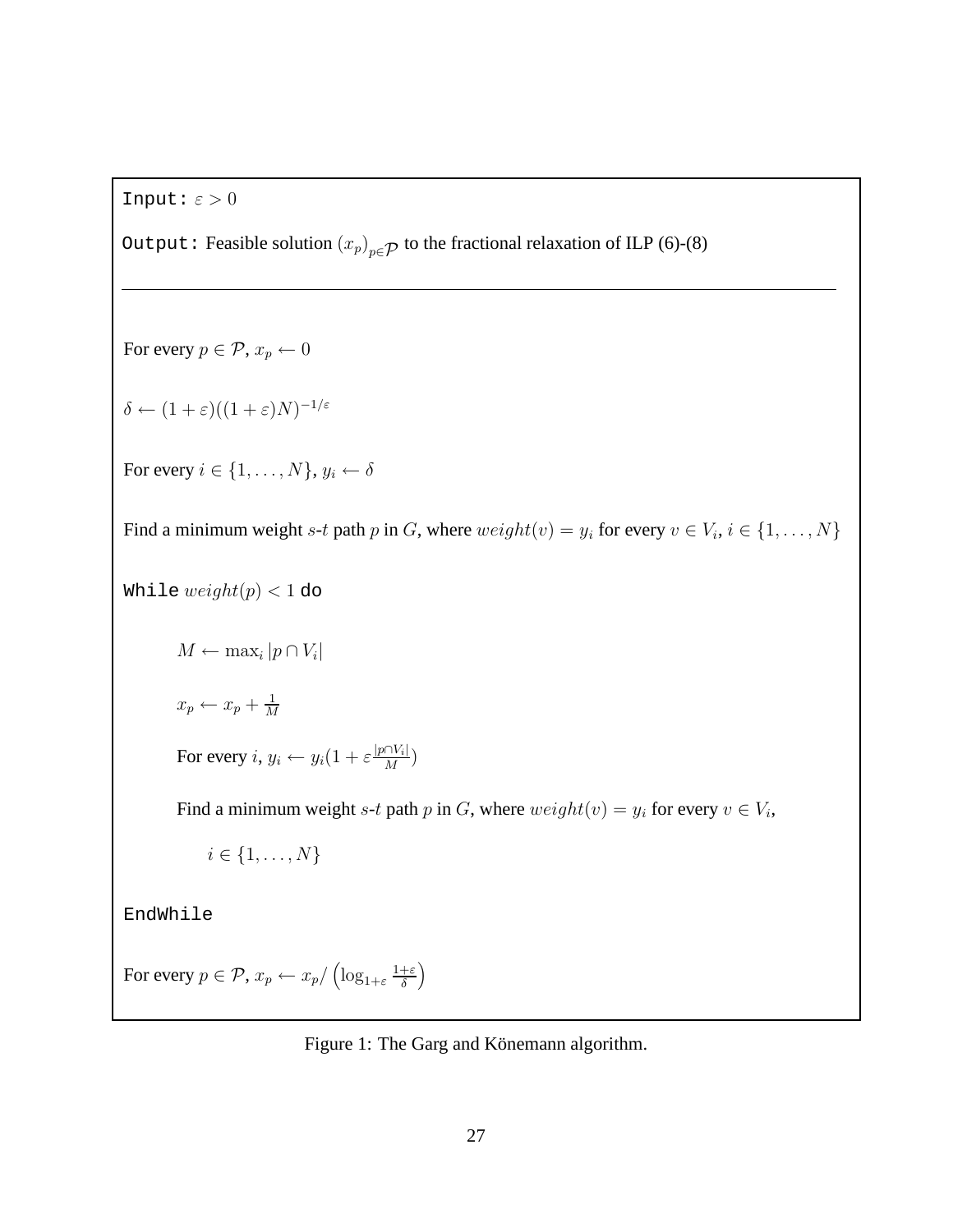```
Input: Positive integers c and l, c \leq lOutput: Feasible MTSDP(l|C|multiple) solution TMark all c-tokens as available
For every i \in \{1, 2, \ldots, l\}, B_i \leftarrow A\mathcal{T} \leftarrow \emptyset; Finished \leftarrow 0; pos \leftarrow 1While Finished = 0 do
       While the weight of B_1B_2...B_{pos} < c do
           pos \leftarrow pos + 1EndWhile
       If the c-token ending B_1B_2 \ldots B_{pos} is available then
           If pos = l then
               \mathcal{T} \leftarrow \mathcal{T} \cup \{B_1B_2\ldots B_l\}Mark all the c-tokens of B_1B_2 \ldots B_l as unavailable
               pos \leftarrow [the position where the first c-token of B_1B_2 \ldots B_l ends]
               I \leftarrow \{i \mid 1 \leq i \leq pos, B_i \neq G\}If I = \emptyset then
                  Finished \leftarrow 1Else
                  pos \leftarrow max\{I\}B_i \leftarrow A for all i \in \{pos + 1, \ldots, l\}B_{pos} \leftarrow nextbase(B_{pos})EndIf
           Else
               pos \leftarrow pos + 1EndIf
       Else
           I \leftarrow \{i \mid 1 \leq i \leq pos, B_i \neq G\}If I = \emptyset then
               Finished \leftarrow 1Else
               pos \leftarrow max\{I\}B_i \leftarrow A for all i \in \{pos + 1, \ldots, l\}B_{pos} \leftarrow nextbase(B_{pos})EndIf
       EndIf
EndWhile
```
Figure 2: The alphabetic tree search algorithm for MTSDP(l|C|multiple). The nextbase( $\cdot$ ) function is defined by  $\textit{nextbase}(A) = T$ ,  $\textit{nextbase}(T) = C$ , and  $\textit{nextbase}(C) = G$ .

28